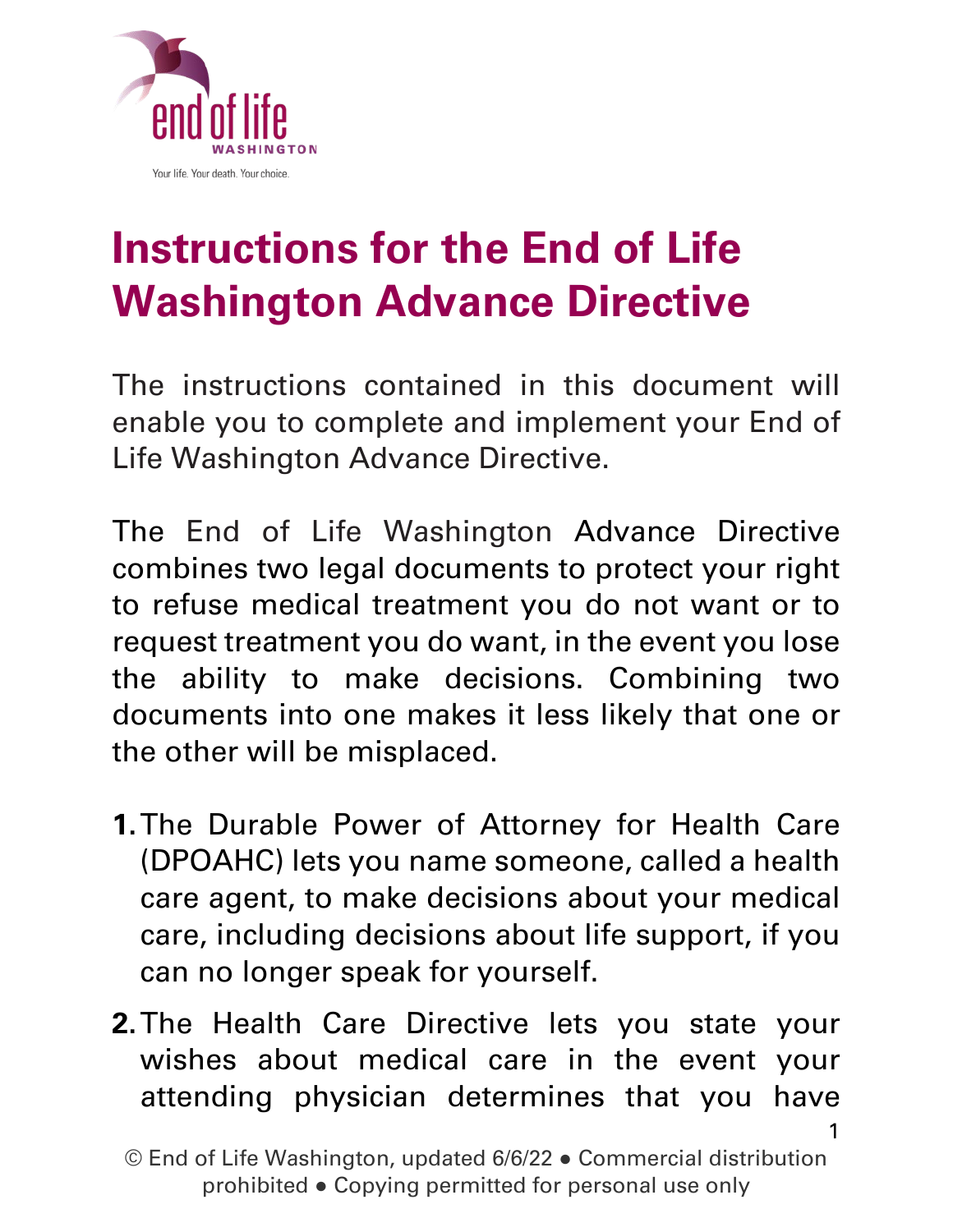developed a terminal or hopeless condition and can no longer make your own medical decisions. The Health Care Directive also applies to conditions of persistent unconsciousness, irreversible coma, and persistent vegetative state. Another doctor must then agree with your attending physician's opinion.

The End of Life Washington Advance Directive was created to comply with Washington State law. It may not be honored in all states. For more detailed information about the DPOAHC and the Health Care Directive, refer to our About Advance Directives information sheet, located in the Document Library under Advance Directives on our website at [www.endoflifewa.org.](http://www.endoflifewa.org/)

#### **PREPARING YOUR END OF LIFE WASHINGTON ADVANCE DIRECTIVE**

• Consider filling out the Values Worksheet to help you gather your thoughts and clarify your values about end-of-life choices. If you feel it helps explain your beliefs about your end-of-life wishes, you can attach it to your advance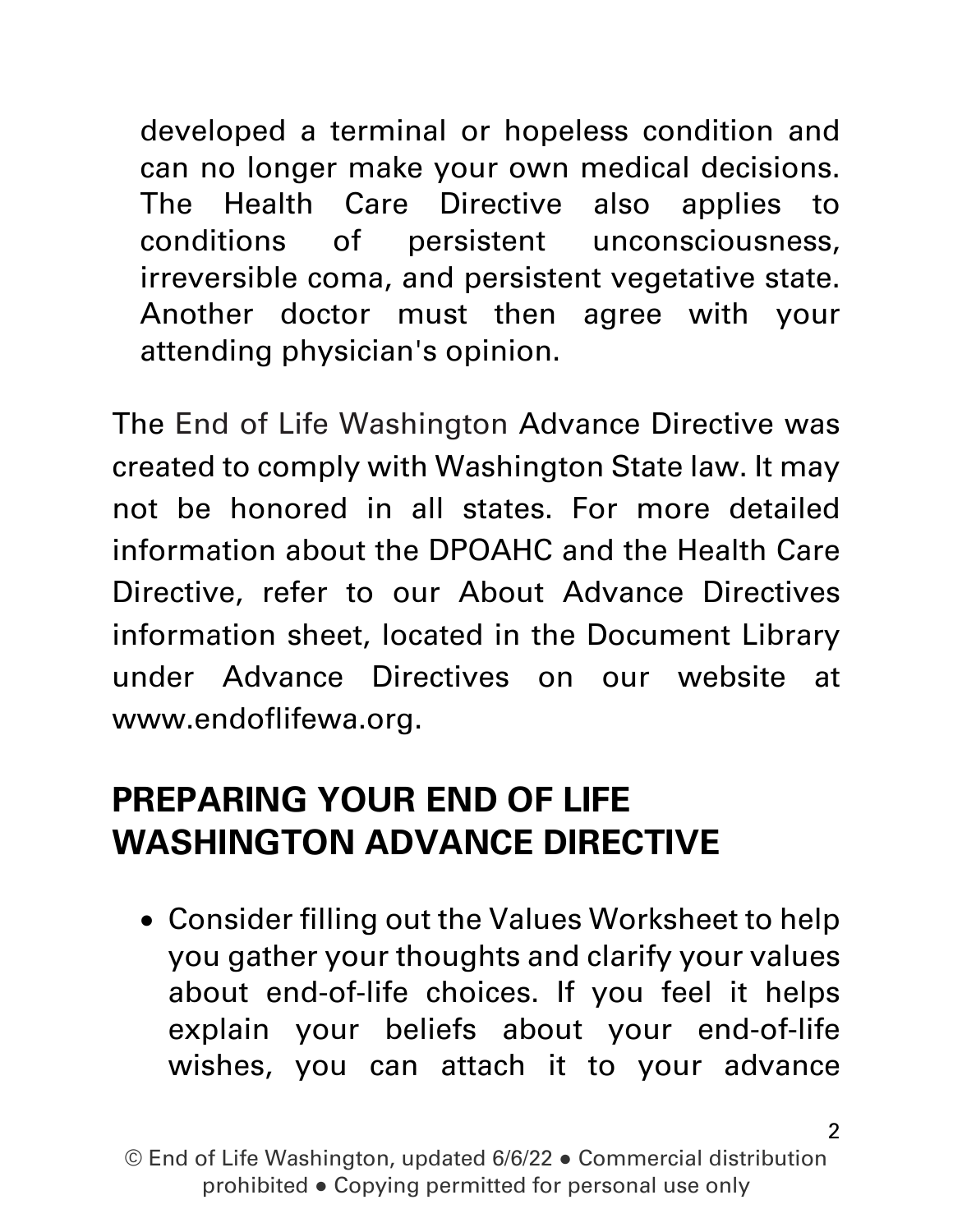directive. Or, you can create your own values statement that speaks to a specific scenario of concern to you.

- Read the instructions in their entirety before completing your advance directive.
- Photocopy the advance directive before you start so that you have an original if you need to start over.
- Be sure the person you appoint as your health care agent understands your wishes and agrees to honor them.
- This is your document. When completed, it should express your wishes. Cross out sections or words with which you don't agree.

Your Advance Directive takes effect if you are unable to make your own health care decisions. This may be due to unconsciousness, heavy pain medications or some form of dementia that renders you unable to make rational decisions. Remember: when you able to make your own medical decisions, you should do so even if they are different from what you document in this directive.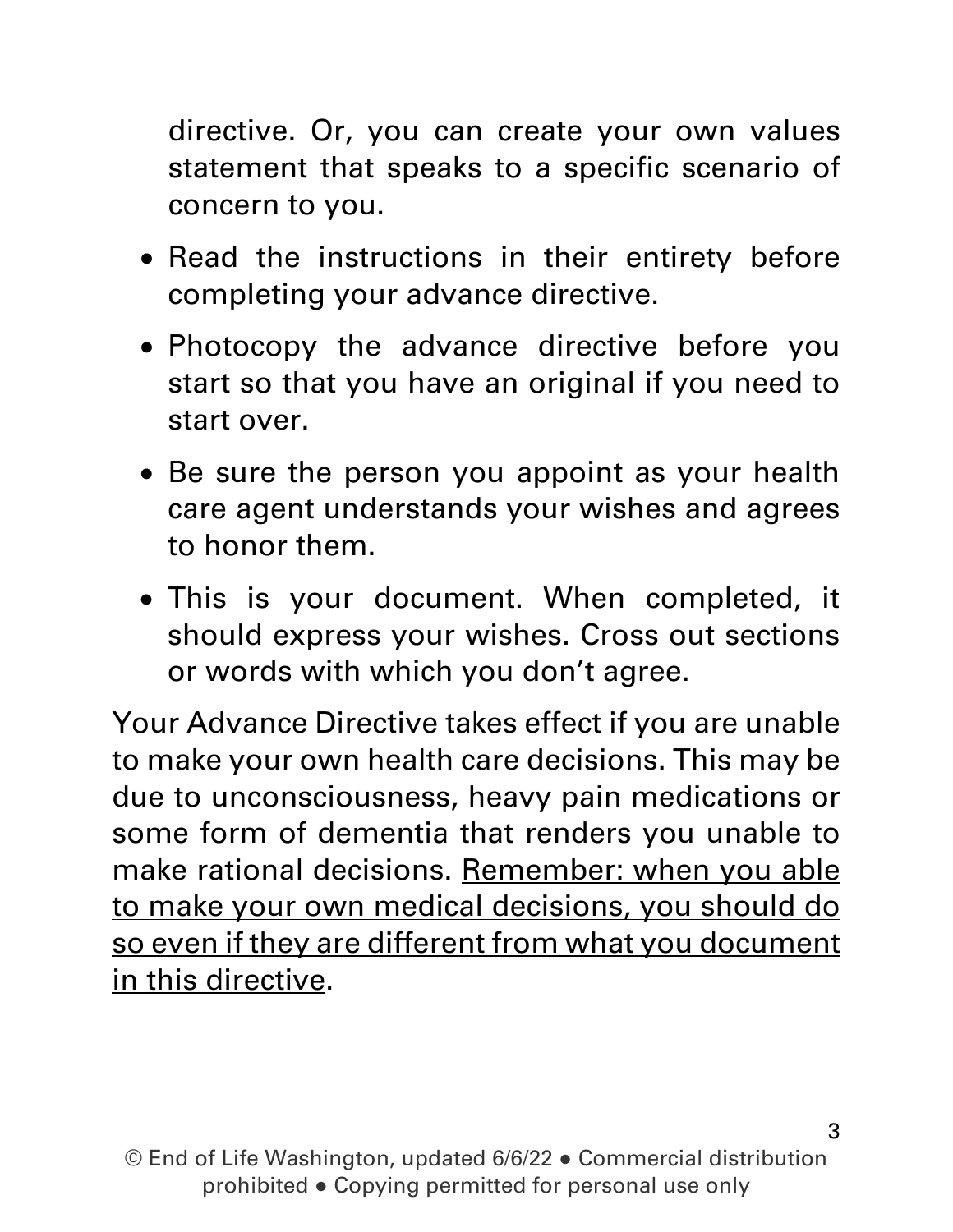The numbers below correspond to the sections on your End of Life Washington Advance Directive form.

## **1.MY HEALTH CARE AGENT**

The person you name to be your health care agent:

- Must be at least 18 years old and mentally competent.
- May be a family member, a close friend, or a competent adult whom you trust to make serious decisions.
- Should clearly understand your wishes and be willing to accept the responsibility of making medical decisions for you.
- Should be someone who can be assertive in the event that caregivers, family members, or health care providers challenge your wishes.
- Does not have to be your spouse, partner, or a member of your biological family.
- Need not live in Washington but would need to be readily available in a medical emergency.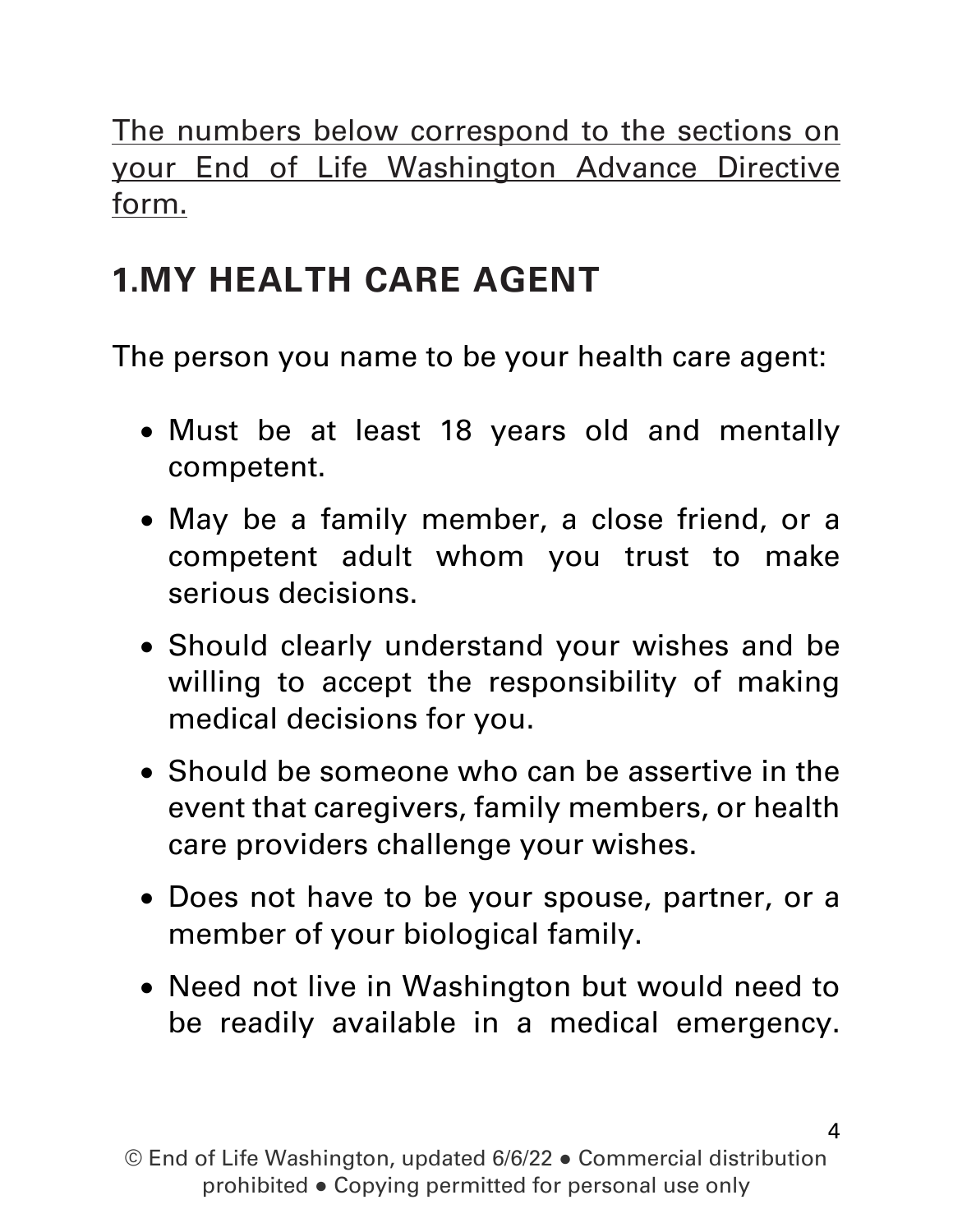The person you appoint as your health care agent cannot be:

- Your doctor or an employee of your doctor.
- An owner, operator, administrator, or employee of a health care facility in which you are a patient at the time you sign your advance directive.

However, if one of the individuals listed above (your doctor, an employee of your doctor, etc.) is also your spouse, adult child, or sibling, you may appoint that individual to be your health care agent. In the event that your agent is unable to make decisions on your behalf, you may also name an alternate agent.

Note: The only changes you can make to this document, once it is complete, relate to changes in contact information. Designating a new or different healthcare agent necessitates the creation of a new document.

Designating a health care agent is highly recommended. If you do not designate a health care agent, Washington State law authorizes the following people, in order of priority, to make health care decisions for you. When there is more than one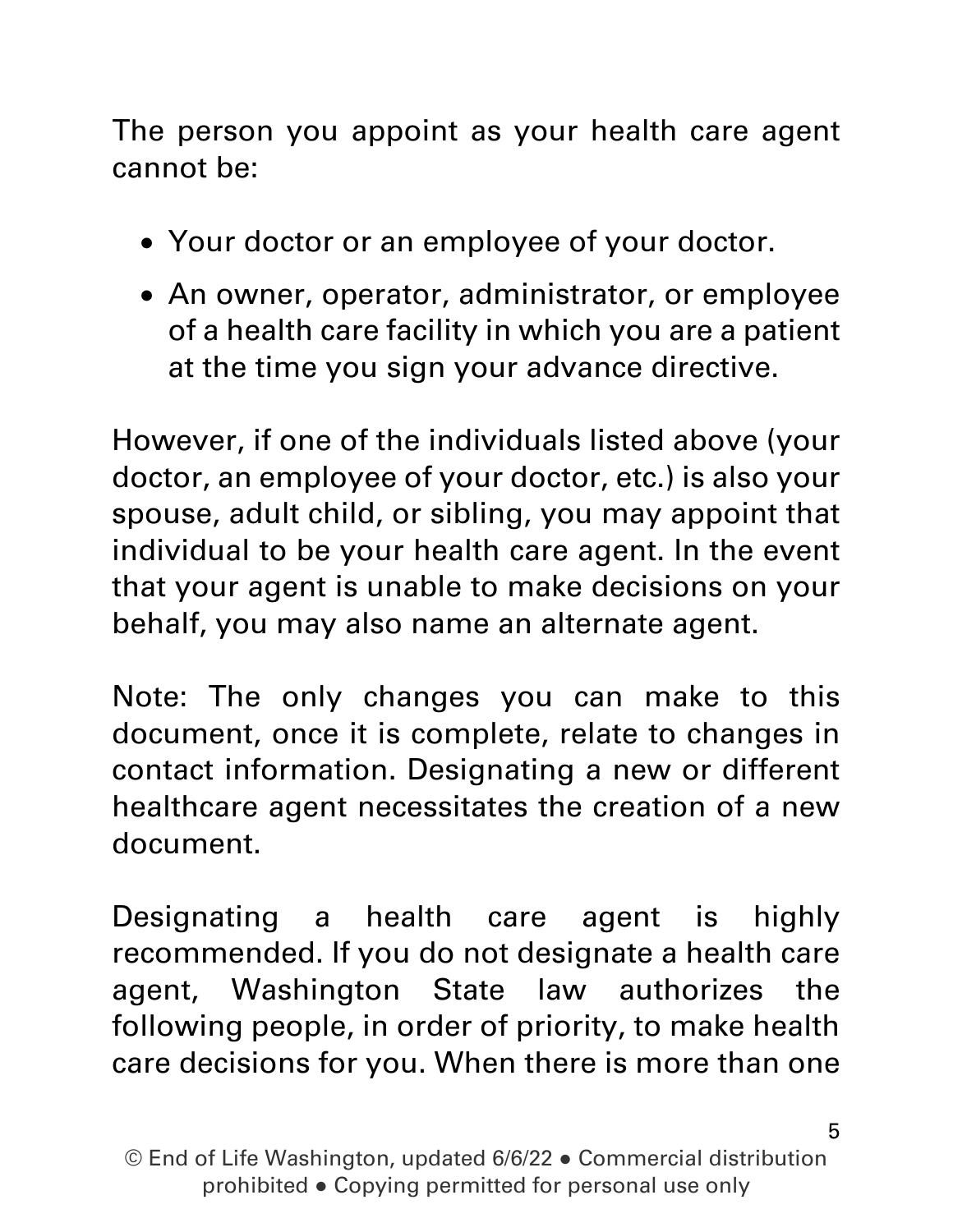person given authority, such as your children, parents, or siblings, all must agree.

- A guardian with health decision-making authority, if one has been appointed by a court.
- Your spouse or registered domestic partner.
- Your adult children.
- Your parents.
- Your adult siblings.

If you choose not to name a health care agent in section 1, cross out that section and go on to section 2.

## **2. THE AUTHORITY I GIVE MY AGENT**

This section identifies the authorities you give to your Health Care Agent. If there is a particular authority you do not wish your Health Care Agent to assume, cross it out and initial the change.

A statement in this section refers to the *Physician* Orders for Life-Sustaining Treatment (POLST) form, a relatively new form requiring a physician's signature to be valid. The POLST form is intended for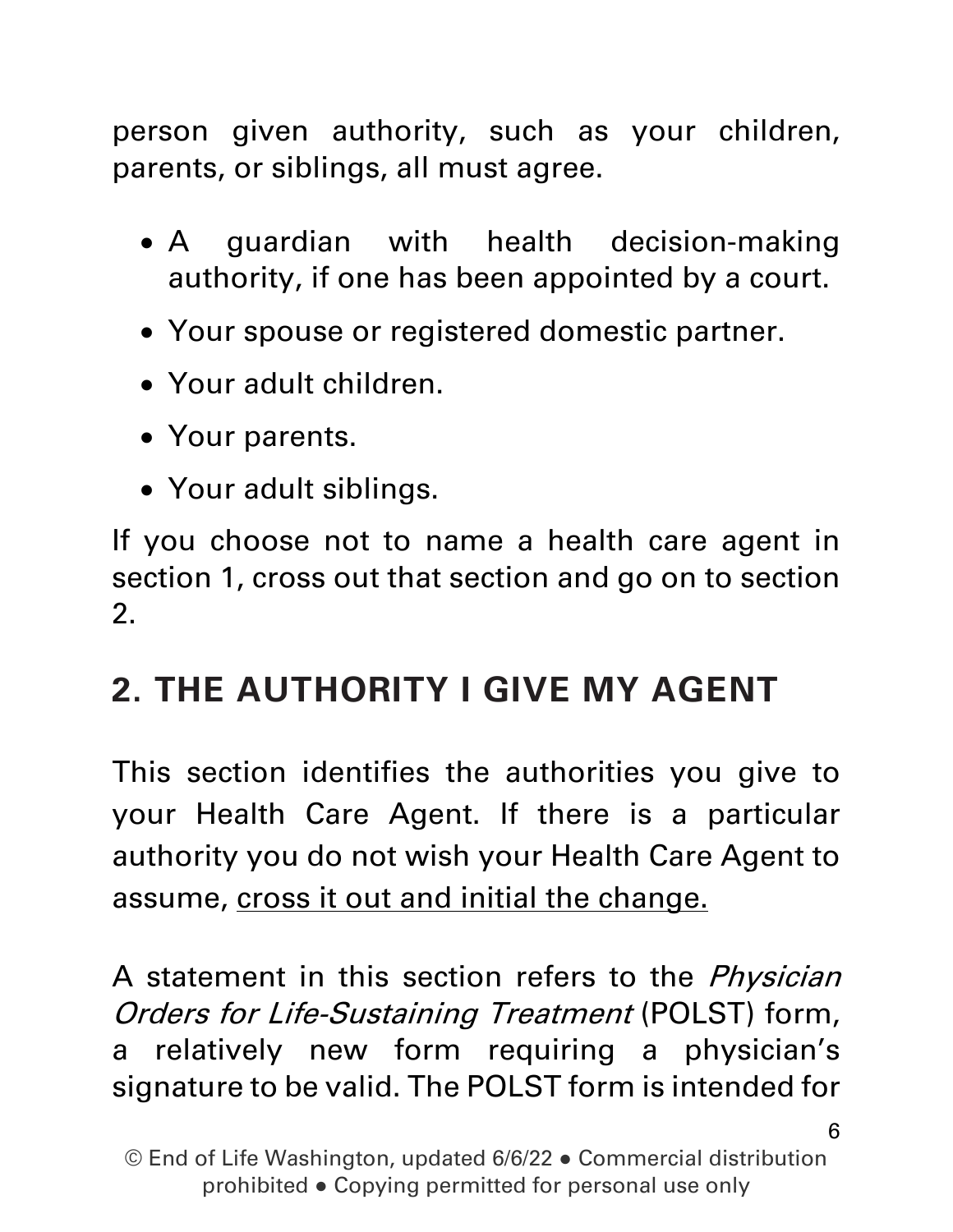any adult, 18 years of age or older, with serious health conditions. The form translates your wishes regarding life-sustaining treatments into a physician's orders. While the POLST program specifically permits your health care agent to fill out a POLST form for you, some physicians may be reluctant to sign when someone other than the patient is requesting it. Granting specific authority to your health care agent to complete a POLST form on your behalf may alleviate a physician's concern.

## **3. WHY I AM MAKING THIS DOCUMENT**

This section is especially important when no health care agent is named in section 1. For those who do name a health care agent, it provides guidance if a situation not covered by the End of Life Washington Advance Directive should occur. It allows you to attach an additional statement that describes and reinforces values expressed in your document. However, no additional statement to section 3 is necessary or required. You may want to write in more specific terms about what you want your dying to be like. This statement might include relevant medical history involving you or close family and friends and deeply held religious, spiritual, and philosophical beliefs.

© End of Life Washington, updated 6/6/22 ● Commercial distribution prohibited ● Copying permitted for personal use only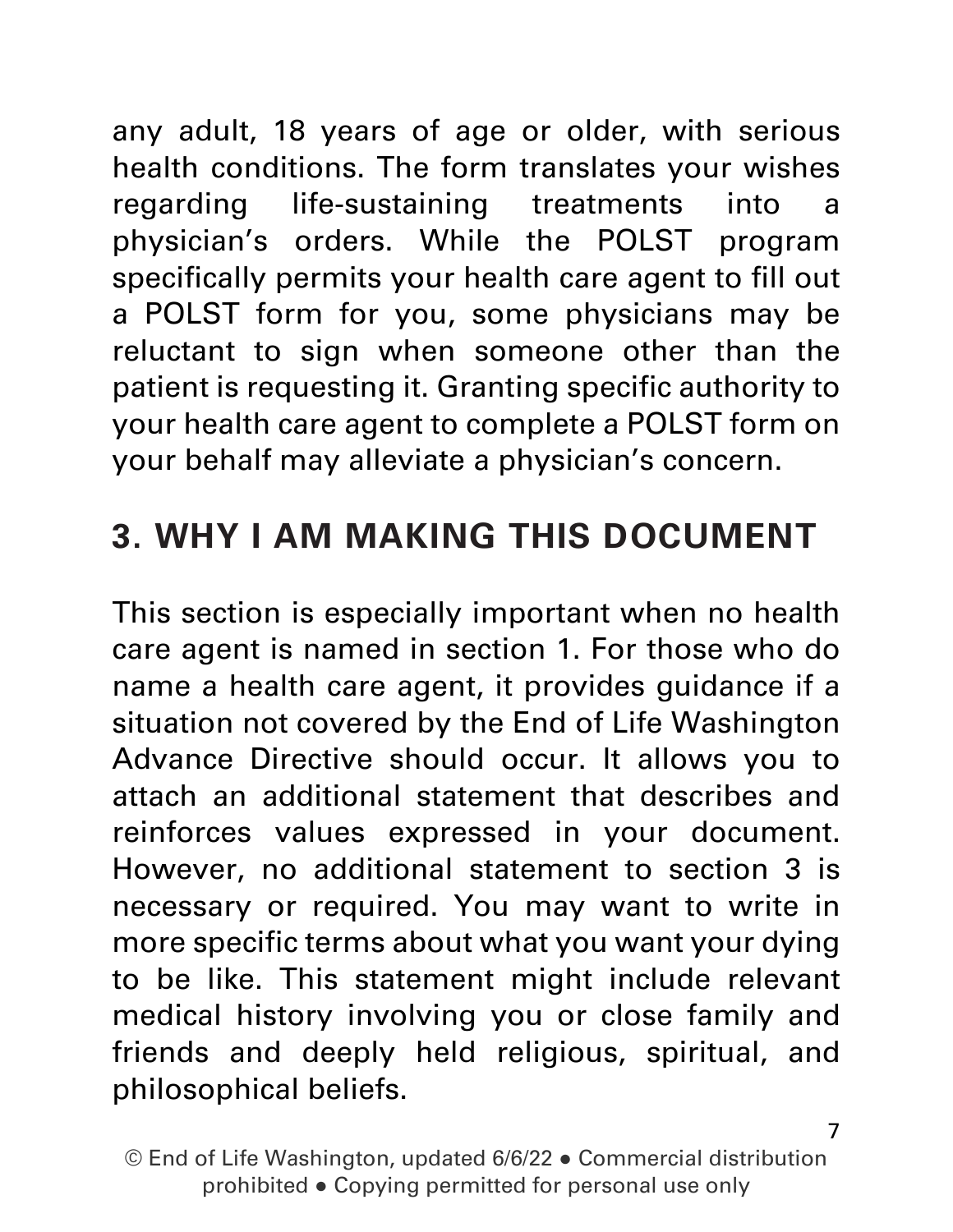If you feel that a certain family member will not honor your wishes or might challenge decisions by your health care agent(s), you may include information here directing physicians and the courts to disregard his or her demands. If you are a younger, non-terminally-ill adult who wants to refuse all forms of life-sustaining treatment because your current medical condition is causing you to experience an unacceptable quality of life, you should explain this here.

## **4. WHEN I DO NOT WANT LIFE-SUSTAINING TREATMENT**

Qualities of life I consider worse than death. Initialed items indicate you would not want anything done to prolong your life including life-sustaining treatment if such a life-threatening event should occur.

(a) Unconsciousness or coma resulting in the permanent inability to think and communicate:

Another doctor must agree with your attending physician's opinion that the condition is probably permanent. Heart attack, stroke, head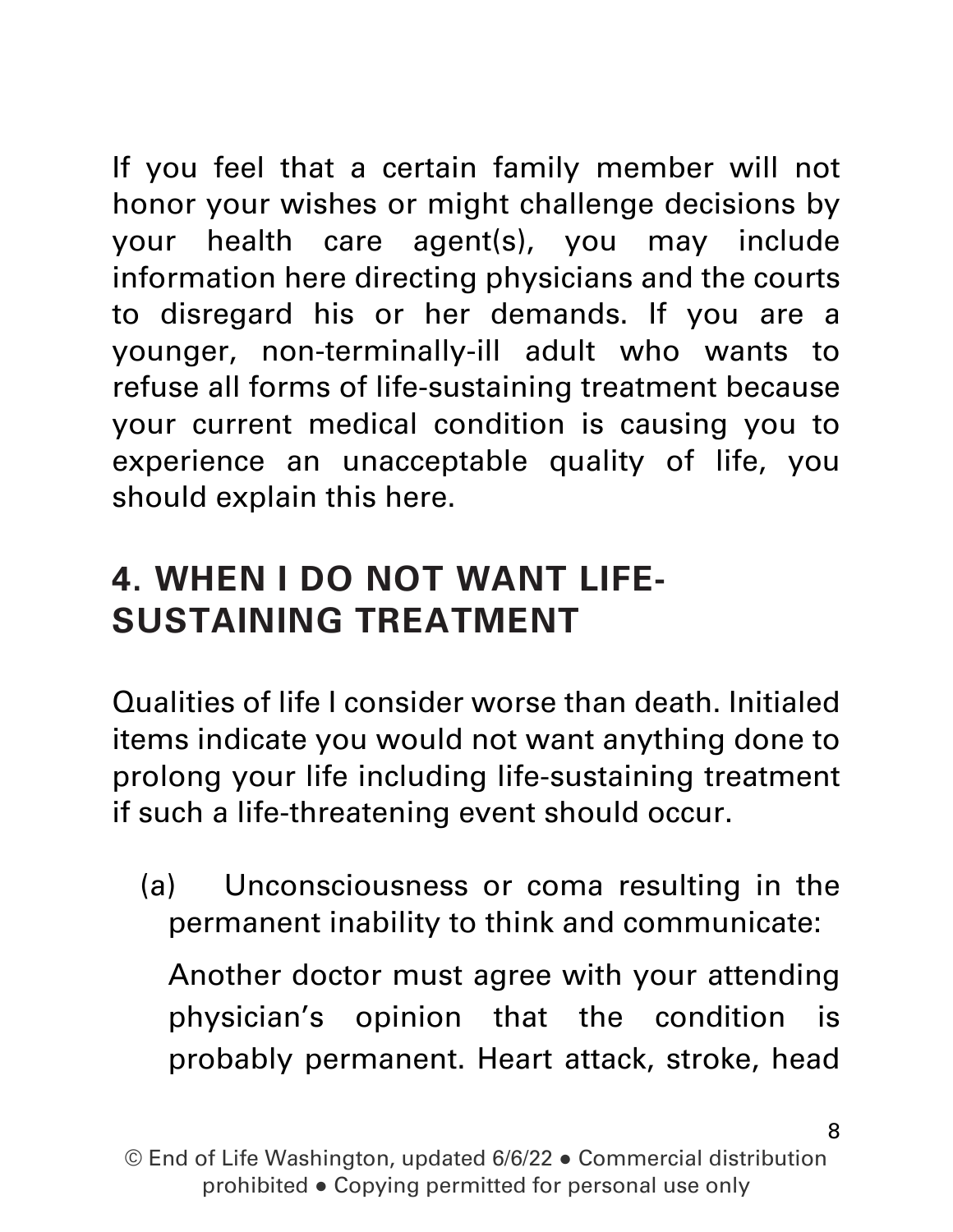injury, drug overdose, and other conditions can all result in unconsciousness that may later be diagnosed as chronic coma or Persistent Vegetative State (PVS). A majority of comatose adults who do not show clear signs of recovery within a few weeks (usually between two and four) are unlikely to recover; most will either die or enter a PVS.

This provision is included to help avoid a situation in which life-sustaining treatment during coma or PVS is continued indefinitely because a physician remains uncertain of the prognosis.

(b) Irreversible dementia:

Dementia is irreversible when caused by a degenerative disease or trauma. It might be reversible in some cases when caused by drugs, alcohol, hormone or vitamin imbalances, or depression. If my dementia is deemed irreversible by a qualified physician with the concurrence of another physician, I want to forego life-sustaining treatment.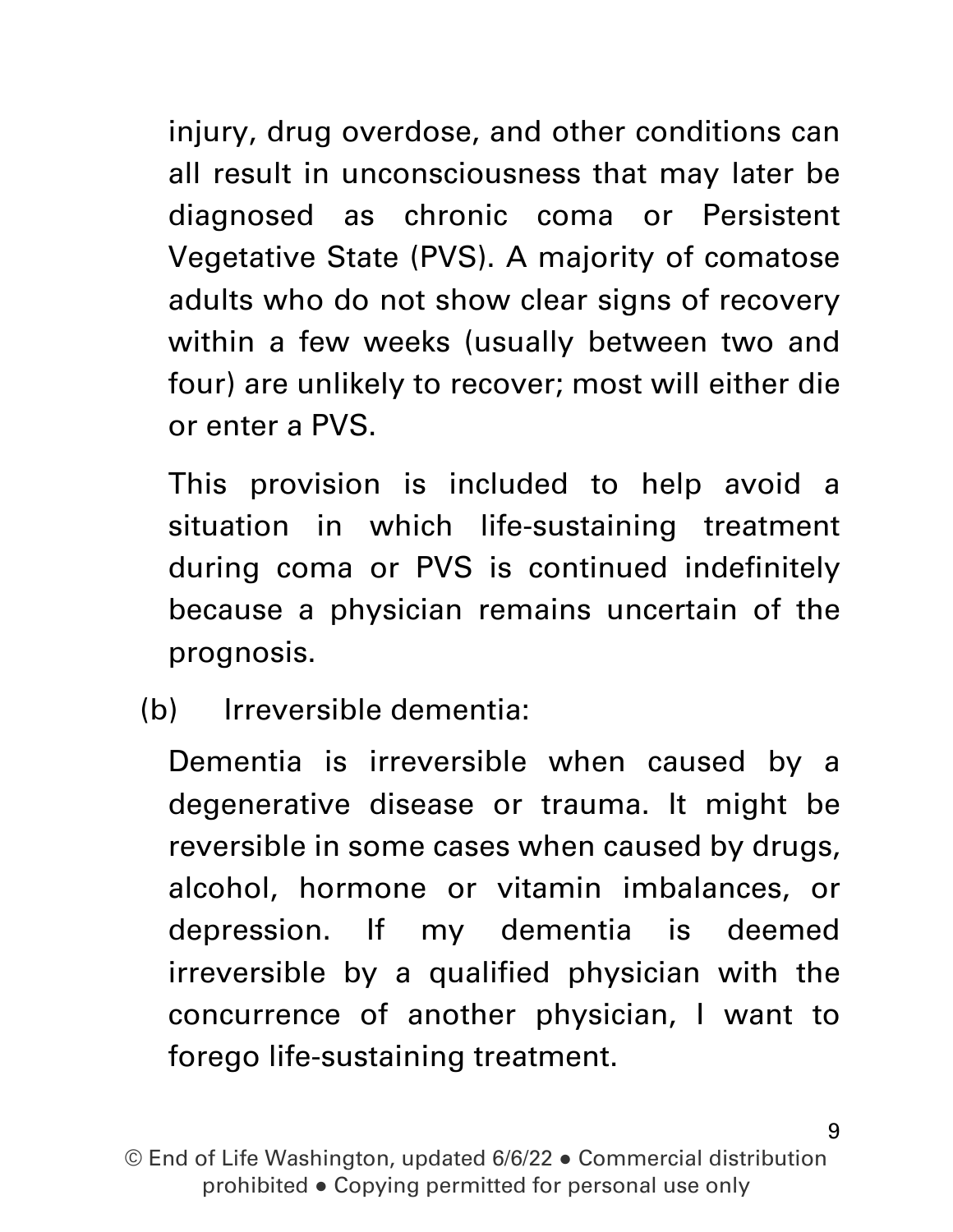(c) Total dependence on others for my care because of physical deterioration, which is probably permanent:

If I am no longer able to turn in bed, take care of personal minimal hygiene (bathing, grooming) or toileting needs, and/or feed myself, I want to forego life-sustaining treatment.

(d) Pain, which probably cannot be eliminated or can be eliminated only by sedating me so heavily that I cannot converse:

If I experience unrelenting, intolerable pain which cannot be alleviated to my satisfaction by pain medication, I want to forego life-sustaining treatment.

(e) Other circumstances in which I would not want life-sustaining treatment:

Your experience may enable you to identify circumstances, in addition to or instead of those in 4(a) through 4(e) that would mean an unacceptable quality of life for you. You may use this space to state, in your own words, any outcomes or conditions you consider "worse than death." People with a terminal diagnosis or

10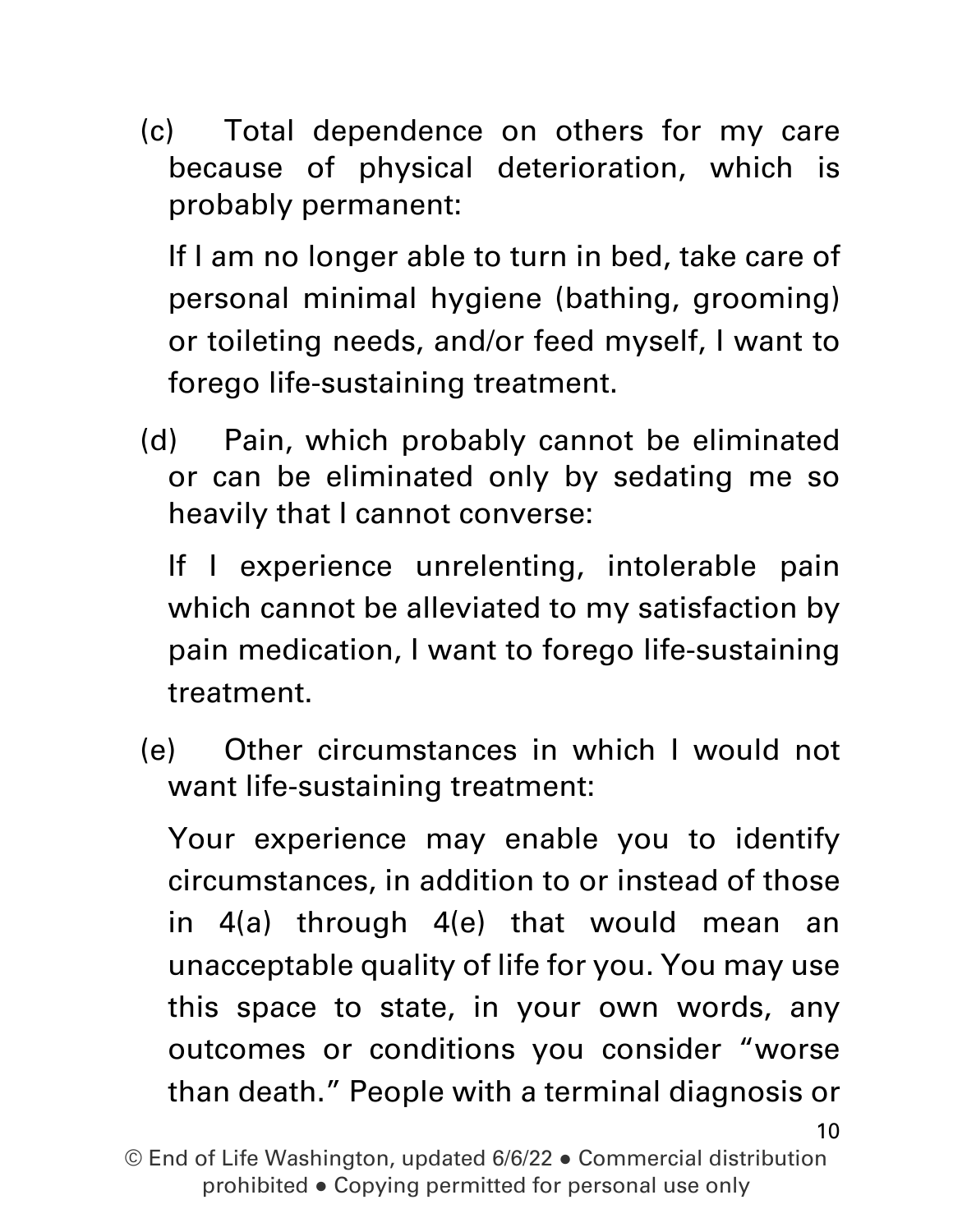potentially life-threatening, chronic conditions are encouraged to discuss with their physicians any specific instructions relating to their conditions that they want to include here. This section is optional. If this space is not sufficient, write: "See attached page." Any attached page should be signed, witnessed, and notarized.

#### **5. WHEN I MAY WANT TEMPORARY LIFE-SUSTAINING TREATMENT**

Sometimes it is hard for physicians to know if using life-sustaining treatment for a short period of times will enable a patient to recover. Some people want their physician to try such treatments if there is a good chance of recovery. Others would not want lifesustaining treatment begun, because they fear once treatment has started it might be difficult to get it stopped.

If you want temporary use of life-sustaining treatment when your physician believes it would restore an acceptable quality of life, you can place an approximate time limit on such attempts. It can be very difficult for physicians and health care agents to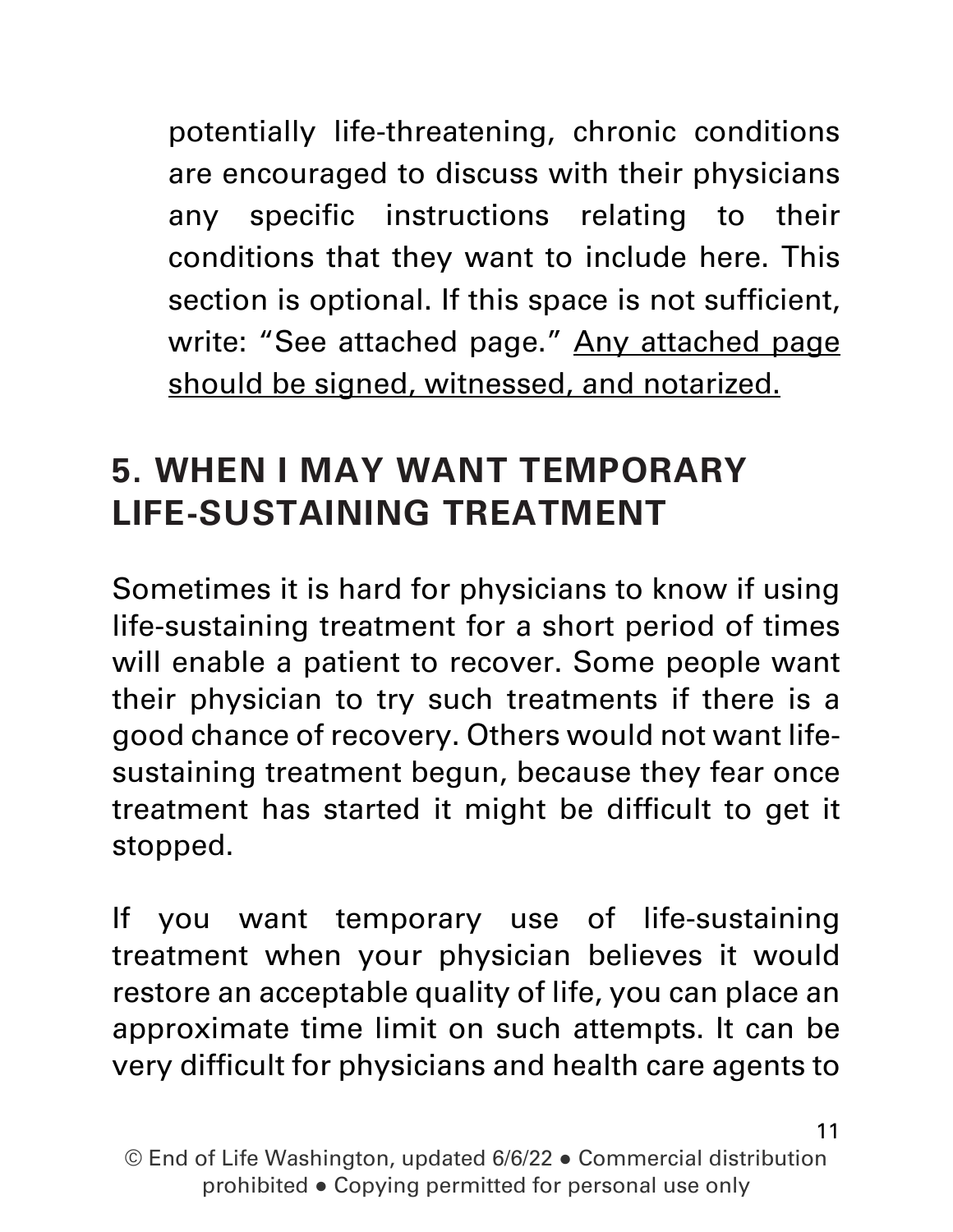give up trying when they know it means a patient will soon die. If you want to temporarily receive lifesustaining treatment you should indicate a time limit for receiving that treatment in the first option, or choose the second option if you want your Health Care Agent - in consultation with the doctor – to determine the length of treatment if it is not producing the hoped-for improvement.

### **6. LIFE-SUSTAINING TREATMENTS I DO NOT WANT**

Physicians may be reluctant to forgo life-sustaining treatment they believe will keep a patient alive, unless they know a patient has indicated otherwise. This section identifies life-sustaining procedures you would not want started or continued. It also applies to the conditions you have initialed and documented in Section 4. Initial any treatments you do not want. Treatments you do not initial might be used, but this does not mean they will be used. Patients or their families have no legal right to require treatments that, according to their physicians, are of no medical value to the patient.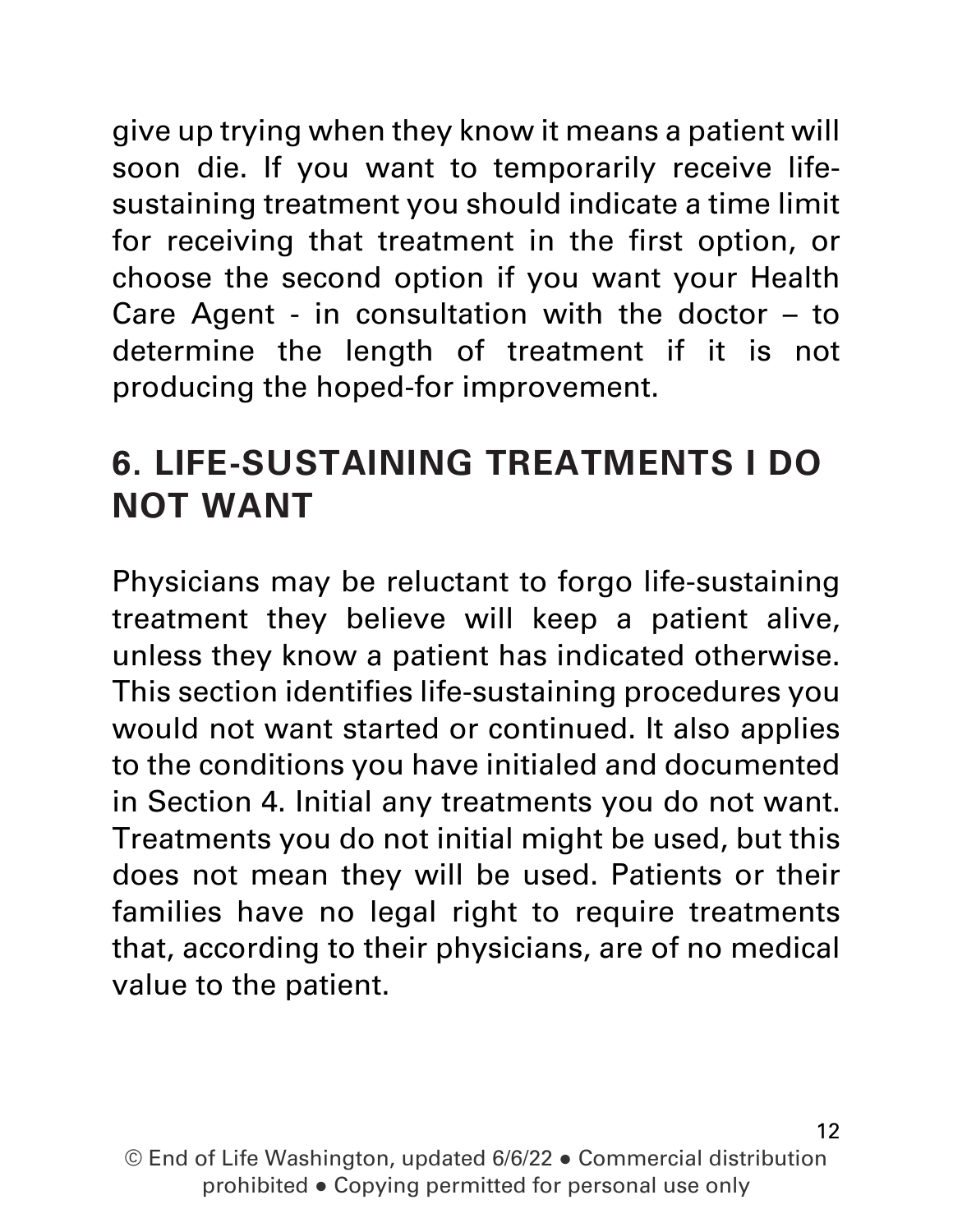### **7. MY WISHES CONCERNING COMFORT CARE AND PAIN MEDICATION**

This section has been added because some health care providers do not do a good job managing pain. The administration of high levels of pain medication can decrease breathing to the point of hastening death. Decreased breathing in such circumstances does not cause suffering because the medication produces heavy sedation. Drug dependency in a dying person (whose condition warrants high levels of medication to control pain) is neither an ethical nor legal concern. Developing a tolerance to pain medication is not addiction. Do not leave this section blank; initial yes or no.

#### **8. REGARDING A HEALTH CARE INSTITUTION REFUSING TO HONOR MY WISHES**

Catholic or other religiously affiliated health care providers adhere to certain religious directives or moral teachings and may not honor your advance directive if it conflicts with their institutional values. If you are terminally ill or death is imminent, religiously affiliated providers will usually honor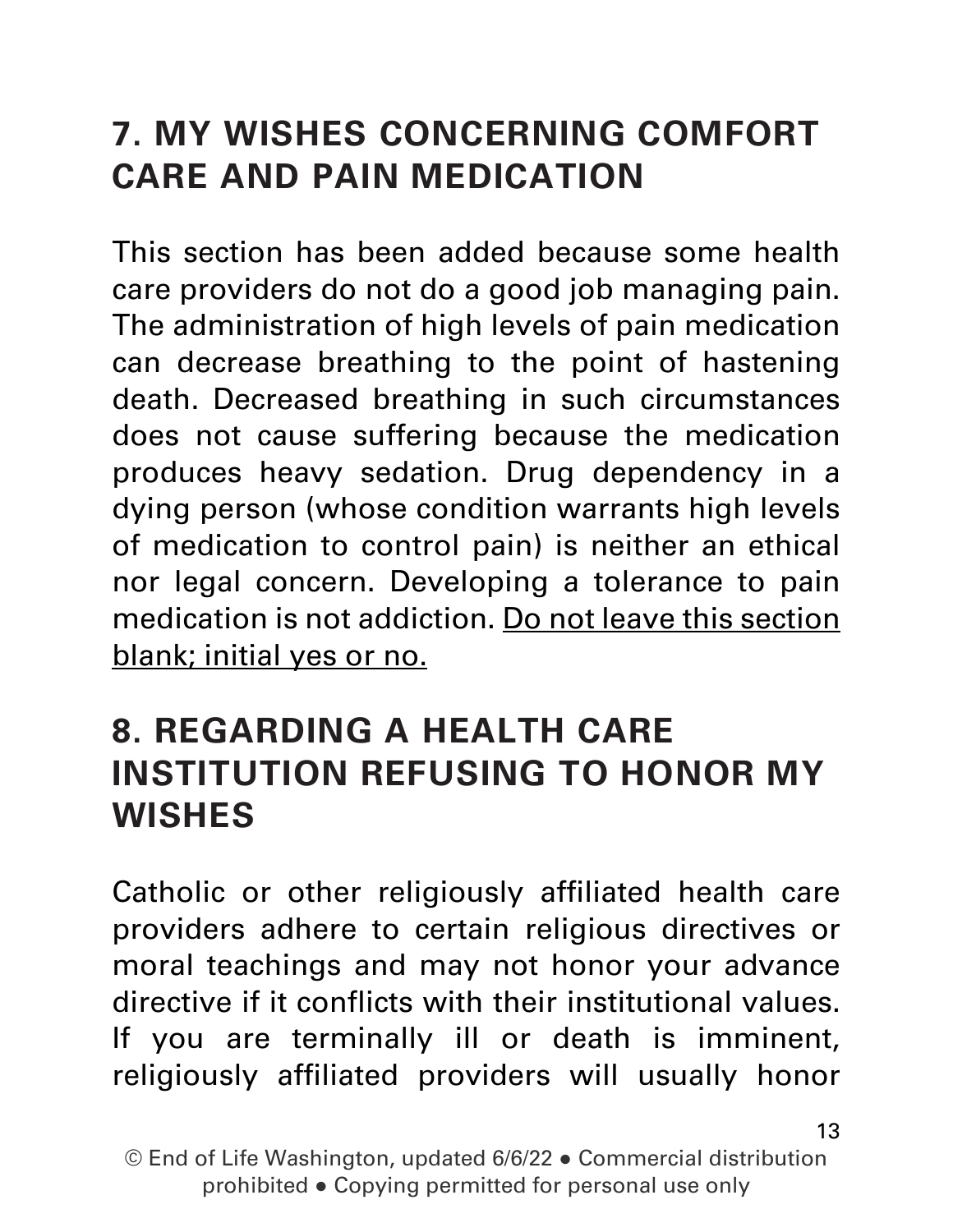your choices to stop or not start life-sustaining treatment. However, in situations involving pregnancy or persistent vegetative state, they may decline to honor your wishes. Moving to a different facility is sometimes the best option.

## **9. MY WISHES CONCERNING OTHER MATTERS**

Washington law does not explicitly allow health care directives to remain in effect after death. This section states your intention that the document remain in effect to carry out any procedure you request or consent to in section 9.

Do not leave any of these blank; initial yes or no:

(a) I consent to medical treatments that are experimental.

A physician might offer a new test or procedure that could be beneficial, even though its effectiveness or risks are not well-known.

(b) I want to donate organs/tissues.

Your wish to be an organ donor can also be indicated on your driver's license and/or by

<sup>©</sup> End of Life Washington, updated 6/6/22 ● Commercial distribution prohibited ● Copying permitted for personal use only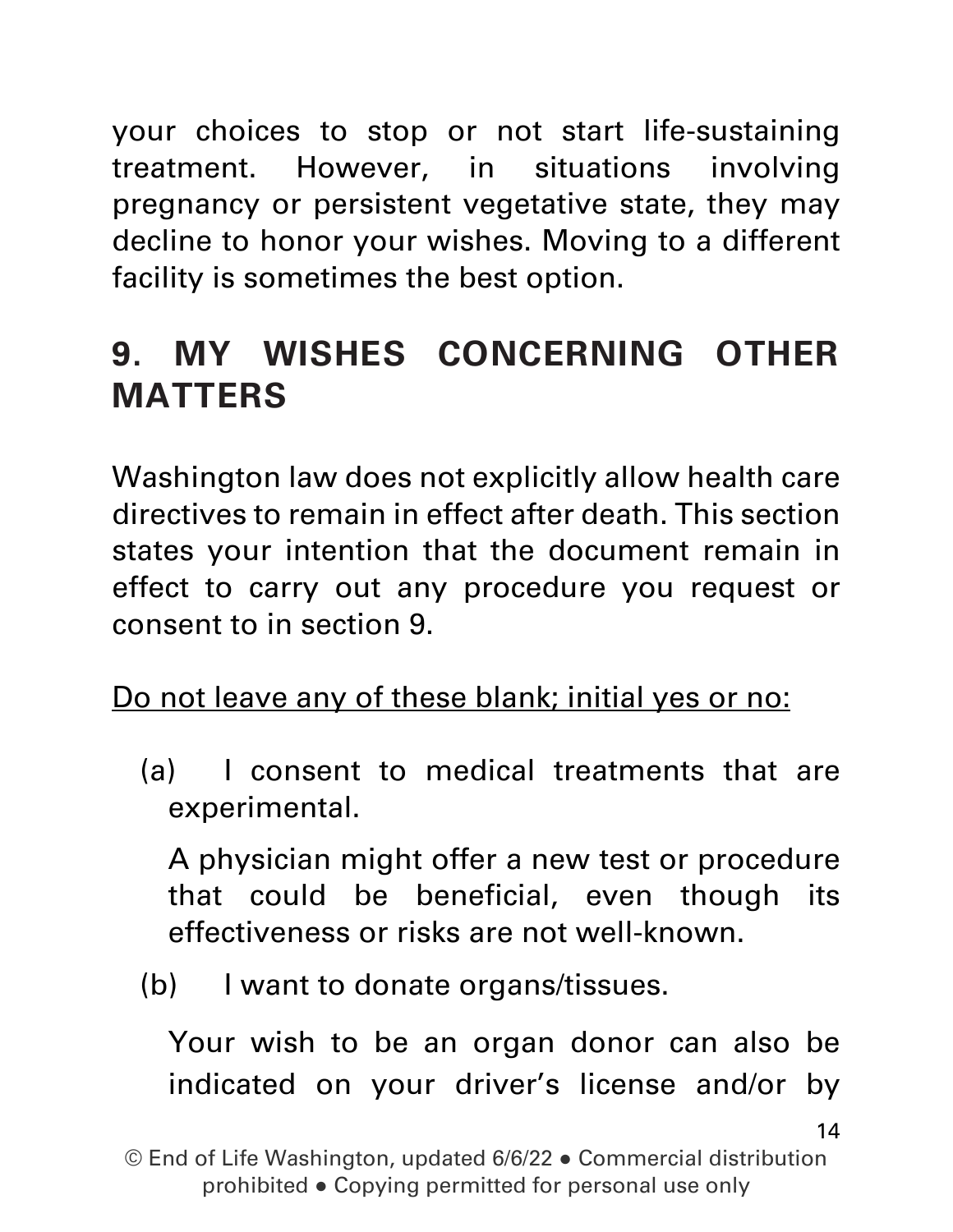completing an organ donor card. Because Washington law does not explicitly give health care agents priority in consenting to organ or tissues donation, it is important that everyone in your immediate family knows about and supports your wishes. Note: the donation of your organs or tissue may not always be possible.

(c) I consent to an autopsy.

After death, physicians sometimes want to do autopsies to obtain information about an injury or disease process that could help them treat other patients. Your refusal of an autopsy may not be honored.

(d) I consent to use of all or part of my body for medical education or research.

If you wish your body to go to a specific medical or research institution, you should make prior arrangements with that institution and with your physician (in addition to initialing YES). Note: your body donation may not be accepted; so be sure to make alternate plans.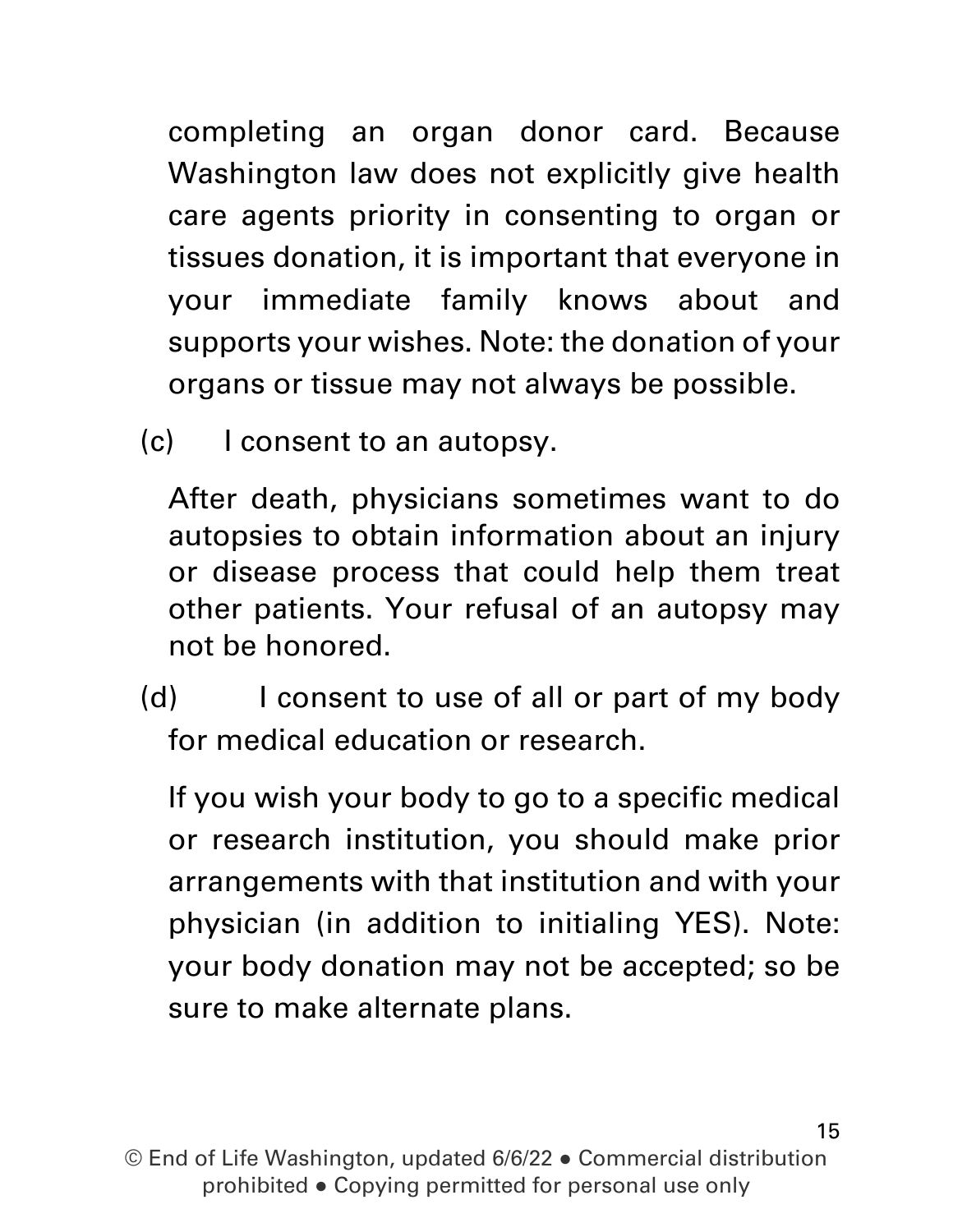(e) I have named the following individual(s) as my designated agent(s) for funeral arrangements:

In 2011, Washington passed a law allowing individuals to name a designated agent to direct funeral arrangements in accordance with your wishes. Naming a designated agent or an alternate agent is not required. If you do not use this section, cross it out. If you have a designated agent, but no alternate, cross out the alternate agent section.

(f) I want my remains to be disposed of as follows:

Often people have particular ideas about what they want (or do not want) done with their bodies after death. You must still make the necessary arrangements so that your instructions can be carried out. If you have left instructions in a property will or have made arrangements with a funeral home, People's Memorial Association, or another organization that assumes responsibility for your body after death, there is no need to complete this part. If you do not use this section, cross it out.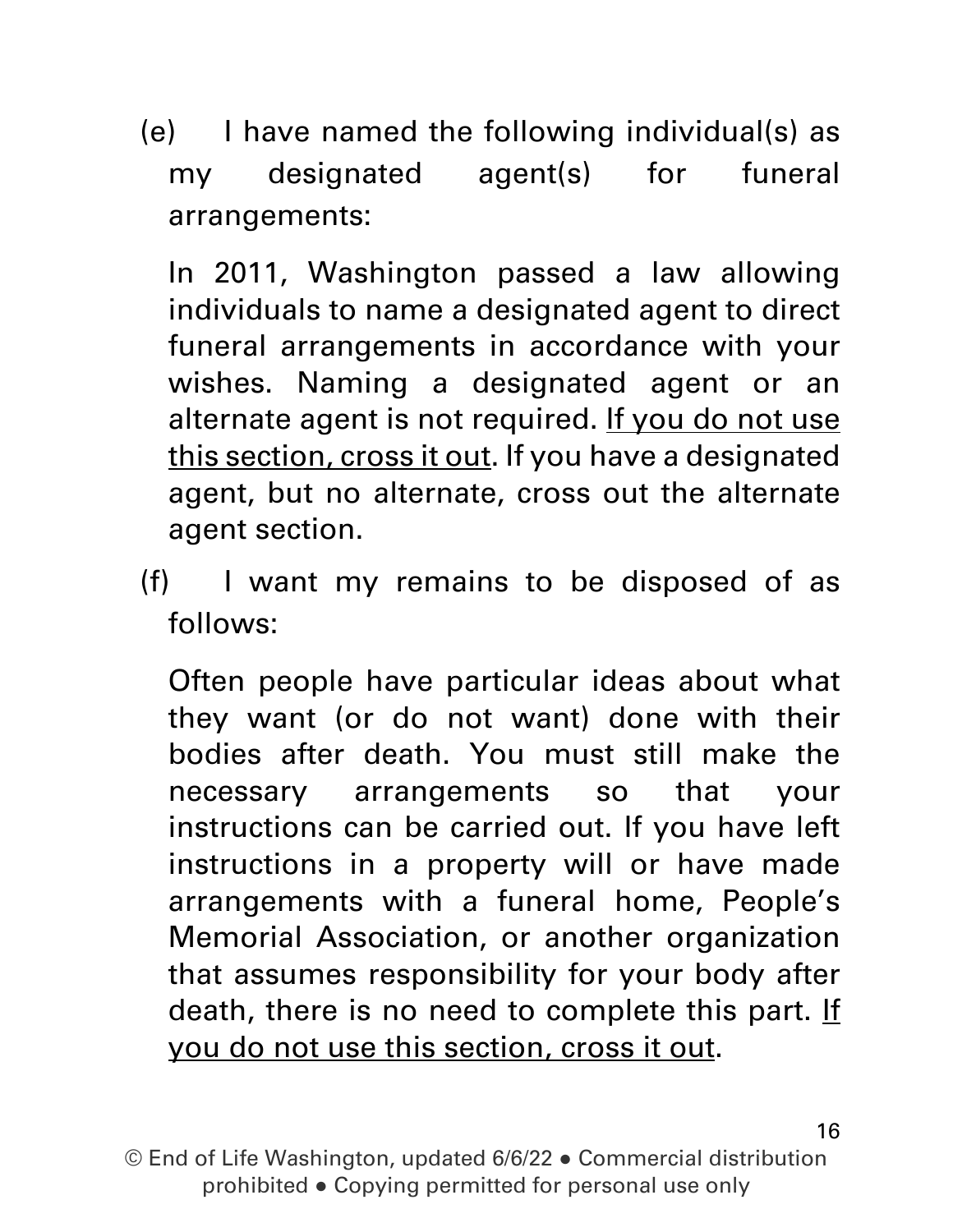### **10. IF A COURT APPOINTS A GUARDIAN FOR ME**

Unlike many states, Washington law does not direct that a health care agent should be the court's first choice for guardian. It makes sense to request that one of your health care agents serve as your guardian, if such an appointment becomes necessary, because that is the person you trust who could make a decision to end your life. A judge is not required to appoint the person you request, but the court would probably give your wishes serious consideration.

#### **11. HOW THIS DIRECTIVE CAN BE REVOKED OR CANCELED**

You may revoke your End of Life Washington Advance Directive at any time by doing any one of the following:

- Canceling, defacing, obliterating, burning, tearing, or otherwise physically destroying it or having another person destroy it for you in your presence. All copies should be destroyed.
- Executing a written and dated revocation.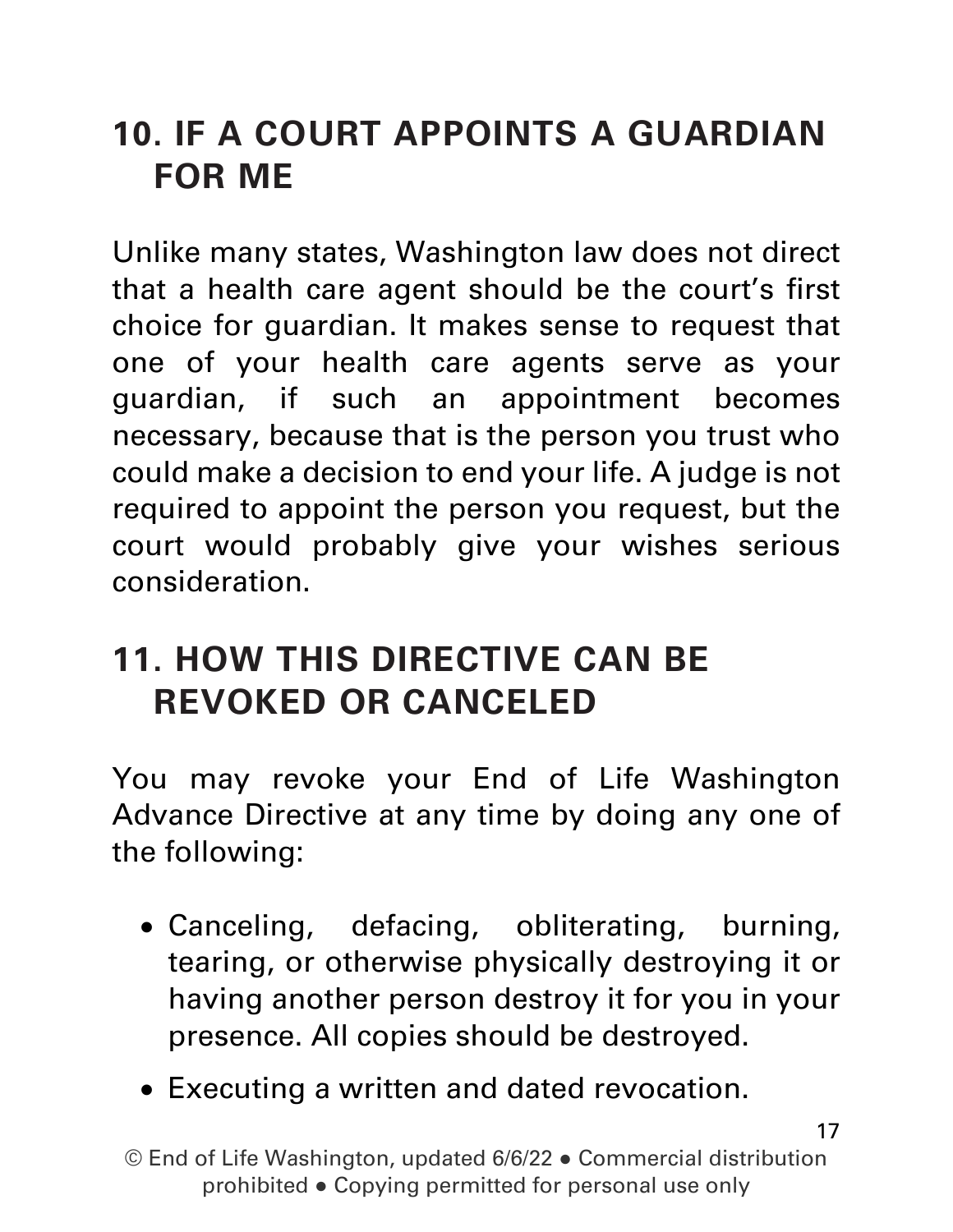• Orally expressing your intent to revoke it.

If you revoke your advance directive, you should notify your health care agent and your health care provider(s) in writing of your intent to revoke. If you are unable to write, you can have someone else write a statement for you explaining that you are unable to write, but want your advance directive revoked.

While Washington law does not permit an incompetent person to execute an advance directive, this is not true for revocation. Incapacity to make decisions sometimes cannot be clearly determined for a very ill patient who can still communicate; this makes it hard to decide if a statement revoking an advance directive is an authentic expression of intent. Therefore, the law allows an incompetent person to revoke his or her advance directive. This section clarifies that statements or actions by you expressing disagreement with a particular decision made by your health care agent does not constitute revocation of the entire document.

The Advance Directive with the latest date will always take precedence over one with an older date.

#### **12. SUMMARY AND SIGNATURE**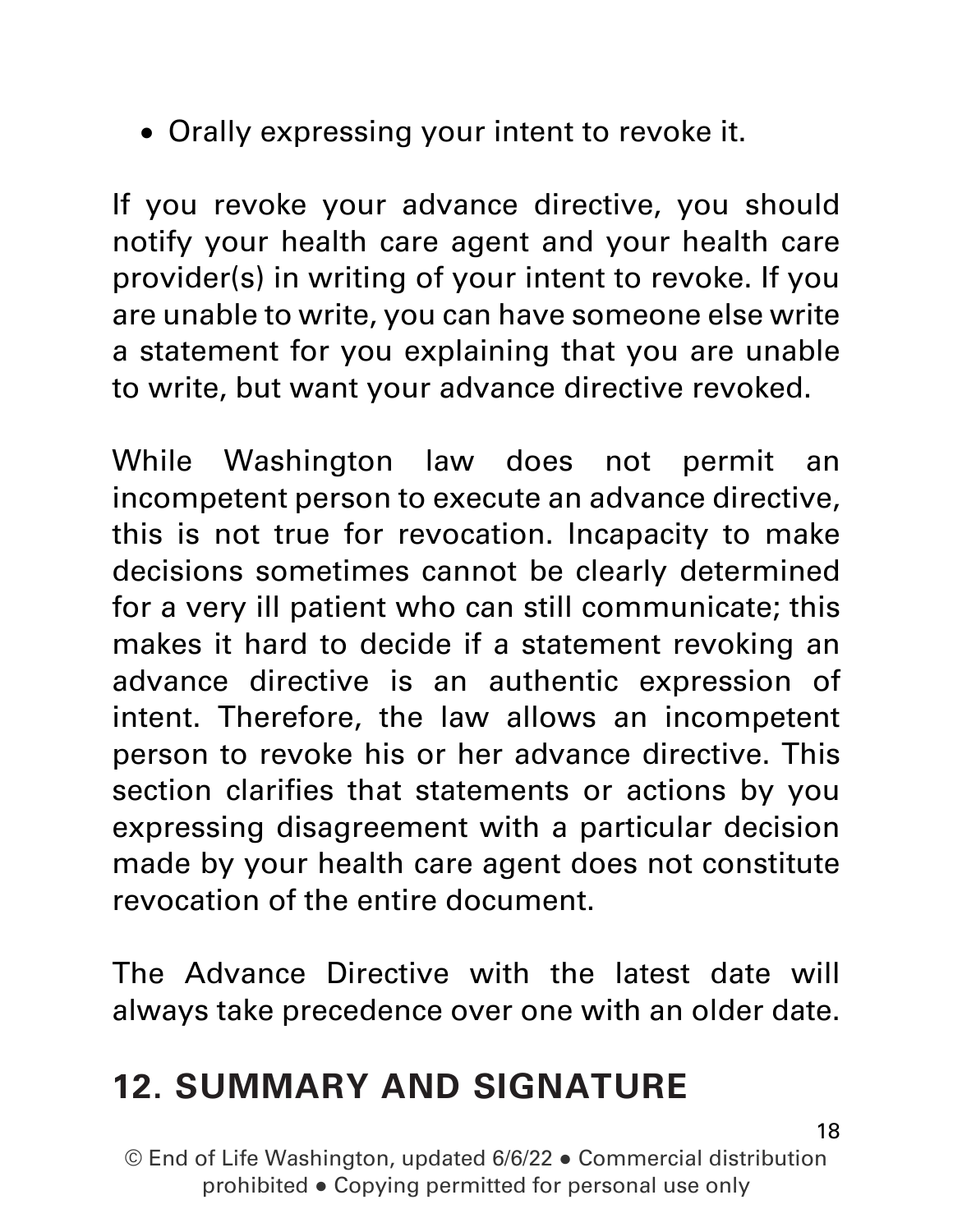Do not sign and date your form until you are in the presence of valid witnesses.

## **13. STATEMENT OF WITNESSES**

In order to make your advance directive legally binding, you must sign the document in the presence of two adult witnesses. Make sure your witnesses meet the criteria for being a witness.

The two witnesses cannot be:

- Related to you by blood or marriage.
- Entitled to any portion of your estate through the operation of law or through any will or codicil.
- A person who has a claim against your estate.
- Your attending physician or an employee of your attending physician.
- An owner, operator, administrator, or employee of a health care facility in which you are a patient at the time you sign your advance directive.
- Your home care provider or a care provider at an adult family home or long-term care facility where you live.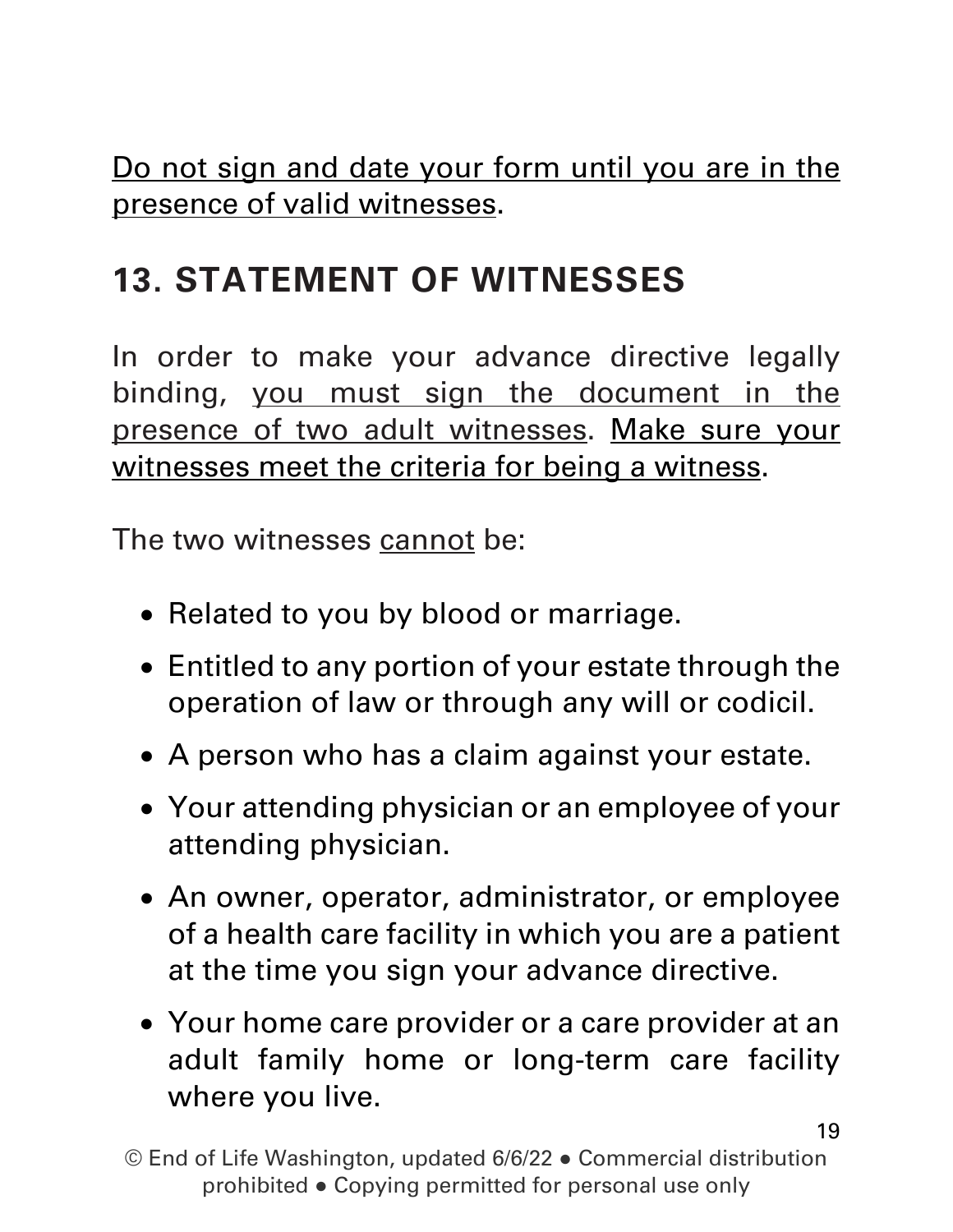If you have questions or need guidance in preparing this End of Life Advance Directive, please call our office at 206.256.1636, and a staff member will be glad to assist you.

### **AFTER COMPLETING YOUR END OF LIFE WASHINGTON ADVANCE DIRECTIVE**

- 1.**Where to keep your Advance Directive**: Your advance directive is an important legal document, but unlike most legal documents, copies are just as valid as the original. Keep the original signed documents in a secure but accessible place. Do not give the original documents to your attorney or put them in a safe deposit box or any other security box that would keep others from having access to them in the event of an emergency. Tip: To ensure documents are on hand, many married couples and registered domestic partners carry copies of their advance directives in the glove box of their vehicles or in a compartment in their suitcases when they travel.
- 2.**Who should have a copy?** Give photocopies of the signed originals to your health care agent(s), doctor(s), lawyer, family, close friends, clergy, designated agent(s) for funeral arrangements, and

<sup>©</sup> End of Life Washington, updated 6/6/22 ● Commercial distribution prohibited ● Copying permitted for personal use only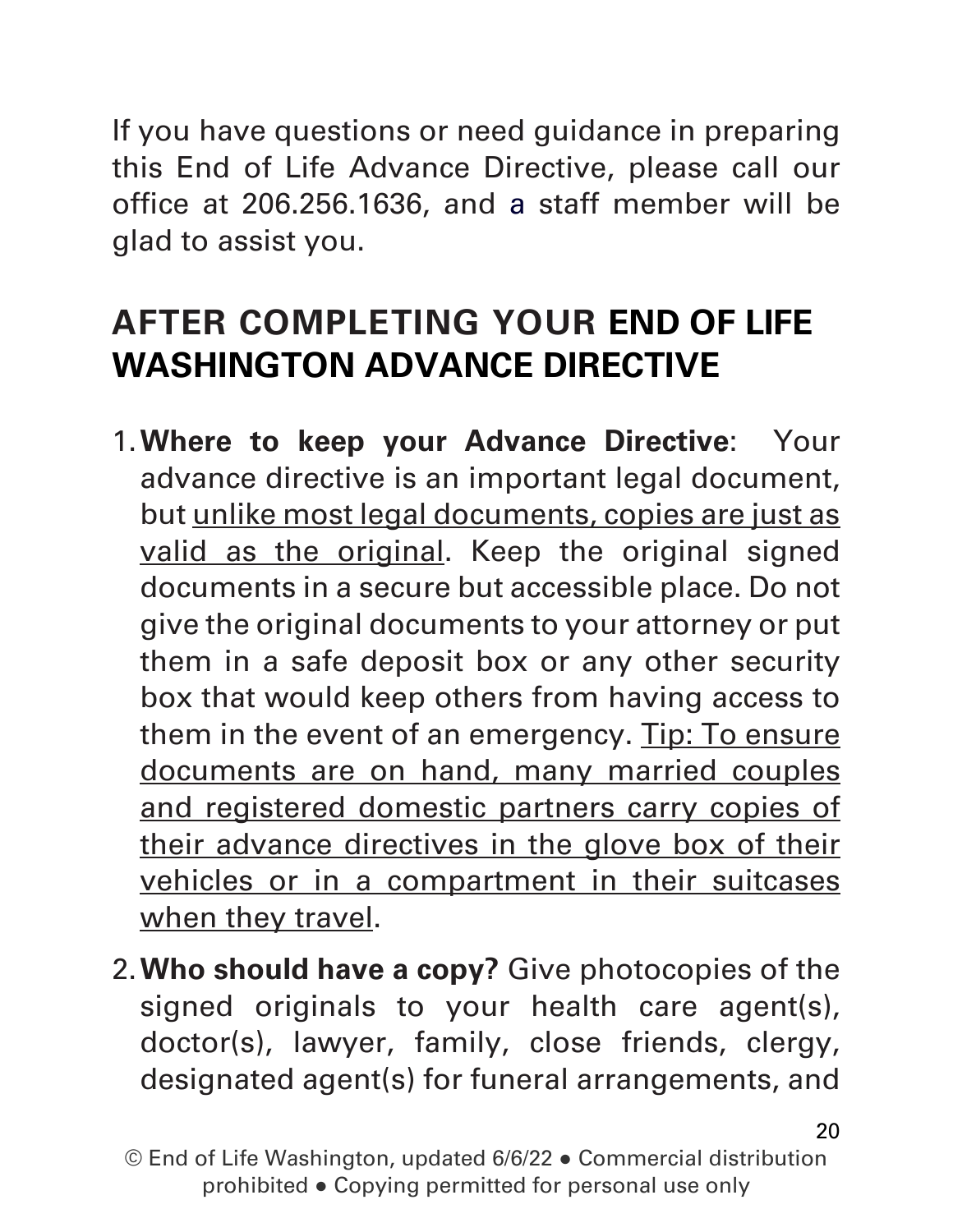anyone else who might become involved in your health care (see Item 5 below).

- 3.**Tell important people about your wishes**: The importance of discussing your documents with the important people involved cannot be overemphasized. Discuss your wishes concerning medical treatment with your health care agent(s), doctor(s), clergy, family, and friends often, particularly if your medical condition changes. Make clear to other family members that your health care agent(s) will have final authority to act on your behalf. For more advice about communicating your end-of-life wishes, check the Document Library at www.endoflifewa.org or request our Talking to Your Family About Dying information sheet.
- 4.**Will the doctor honor your wishes?** When you present your advance directive to your physician(s), ask if he or she will honor it. If not, find a physician who will. For more information about communicating your wishes to your physician(s), check the Document Library at www.endoflifewa.org or request our Talking to Your Doctor About Dying information sheet.

#### 5.**If you are admitted to a health care facility or enrolled in a home-based health care program**: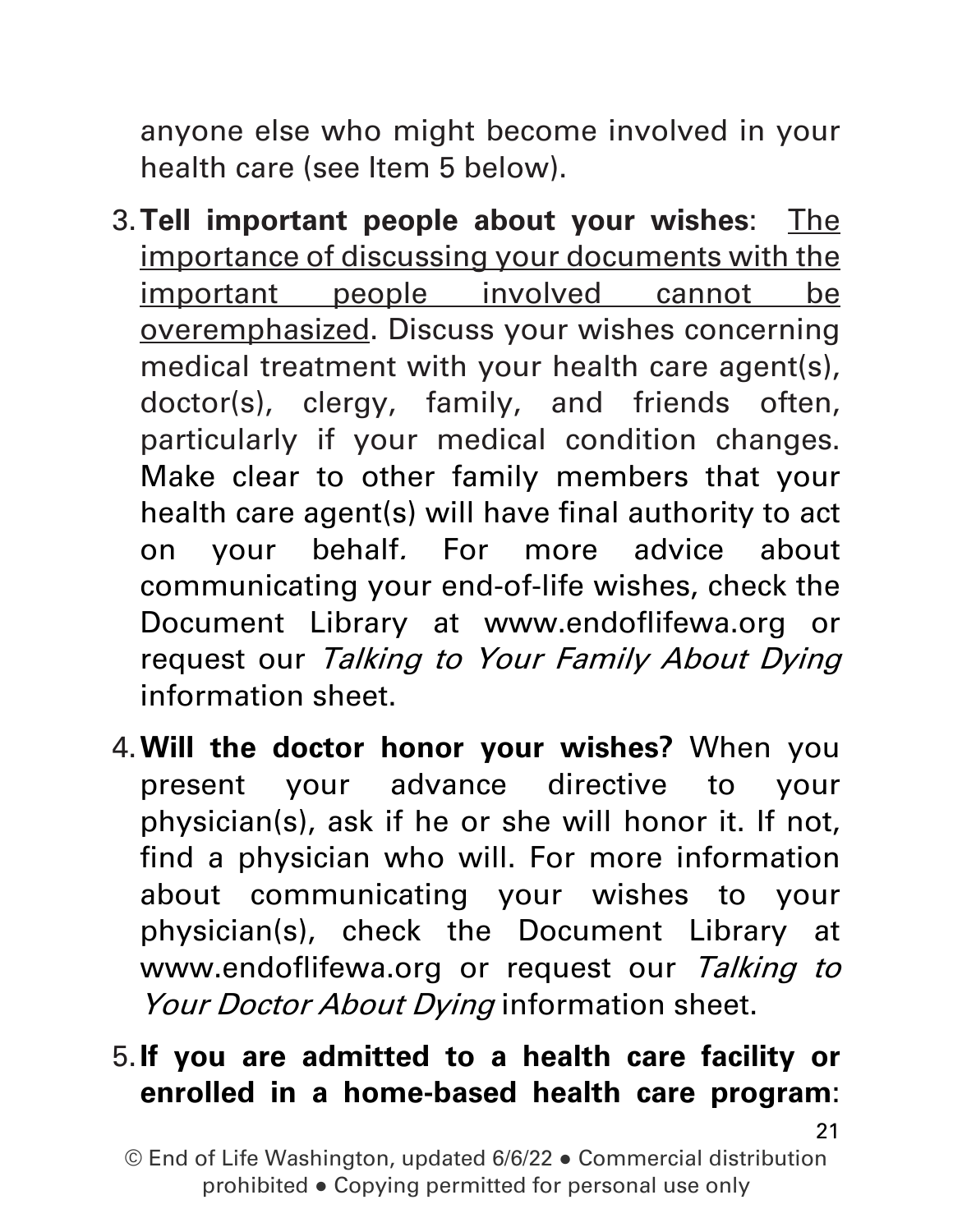You may be offered other living will forms. Do not fill out such forms; give admissions staff a copy of your completed End of Life Washington Advance Directive. Most other forms are not as comprehensive or effective as the End of Life Washington Advance Directive and may be interpreted in a way that will conflict with it. Remember, the Advance Directive with the most recent date is the one that will be followed.

- 6.**Making changes**: If you want to make changes to your documents after they have been signed and witnessed, you should complete a new document. However, updating addresses or phone numbers is permissible. Updates should be initialed and dated.
- 7.**Keep your advance directive updated**: Be sure to review your advance directive occasionally to be sure it reflects your current preferences and values. Initial and date it whenever you review it.
- 8.**Revoking your Advance Directive**: If you revoke your advance directive as per section 12, make sure you notify your health care agent(s), family, and doctor(s). If possible, retrieve and destroy copies of your revoked document, or instruct those who have revoked copies to destroy them. Keep one copy of your revoked advance directive in your

© End of Life Washington, updated 6/6/22 ● Commercial distribution prohibited ● Copying permitted for personal use only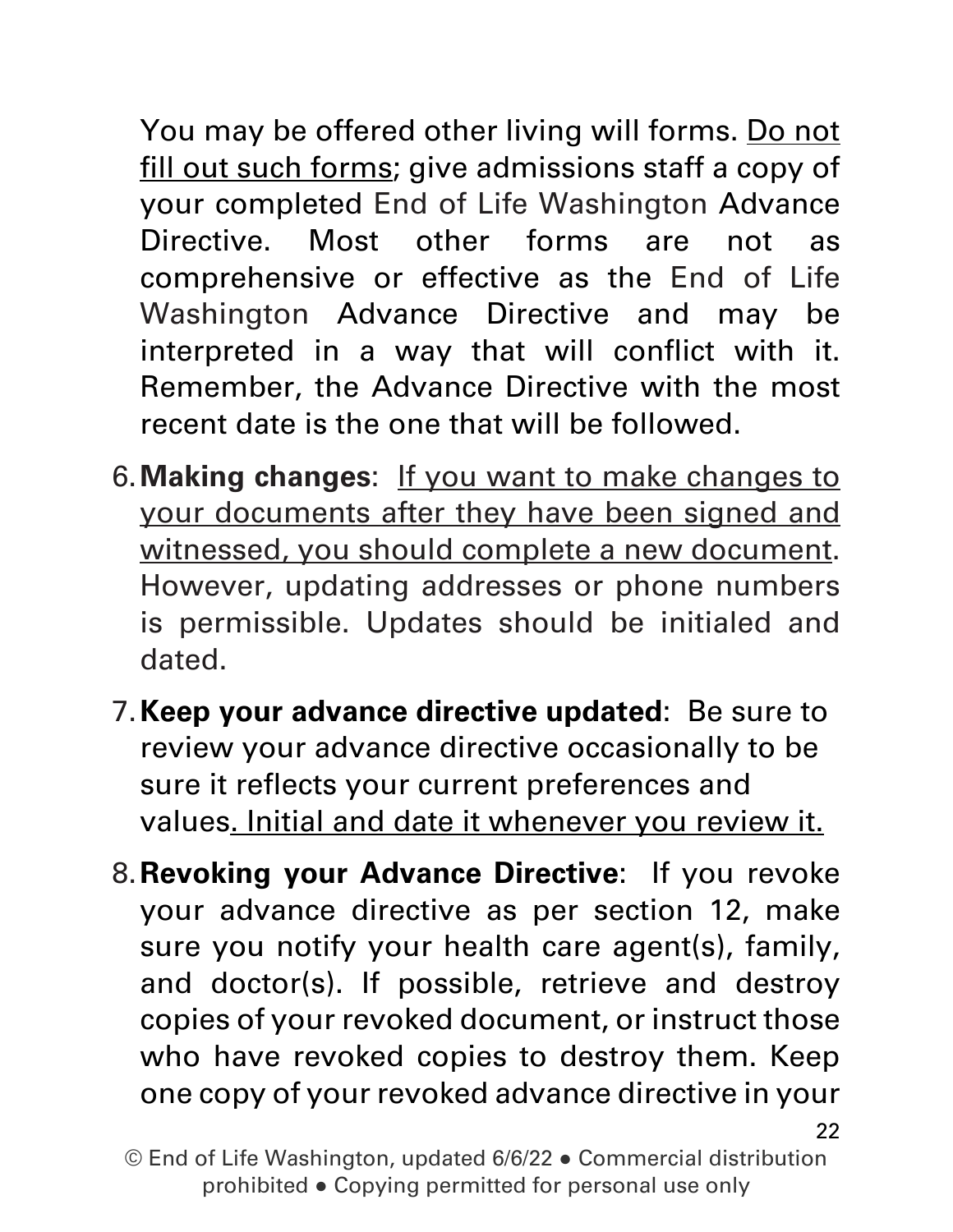records with the word "REVOKED" written across the front. This shows how long you have thought about these issues and could help if it becomes necessary to rely on a new advance directive shortly after you prepared the document. The advance directive with the latest date takes precedence over previous advance directives.

- 9.**Medical emergencies**: Be aware that your advance directive will not be effective in the event of a medical emergency. Ambulance personnel are required to provide cardiopulmonary resuscitation (CPR) and other life-sustaining treatments unless a valid Physician Orders for Life-Sustaining Treatment (POLST) form is present.
- 10. **Travel to other states: If you travel, you may want to take copies of your advance directive with you, as other states may honor** it. Although they may have specific requirements about notarization or witnessing, most states do not require a specific form or format.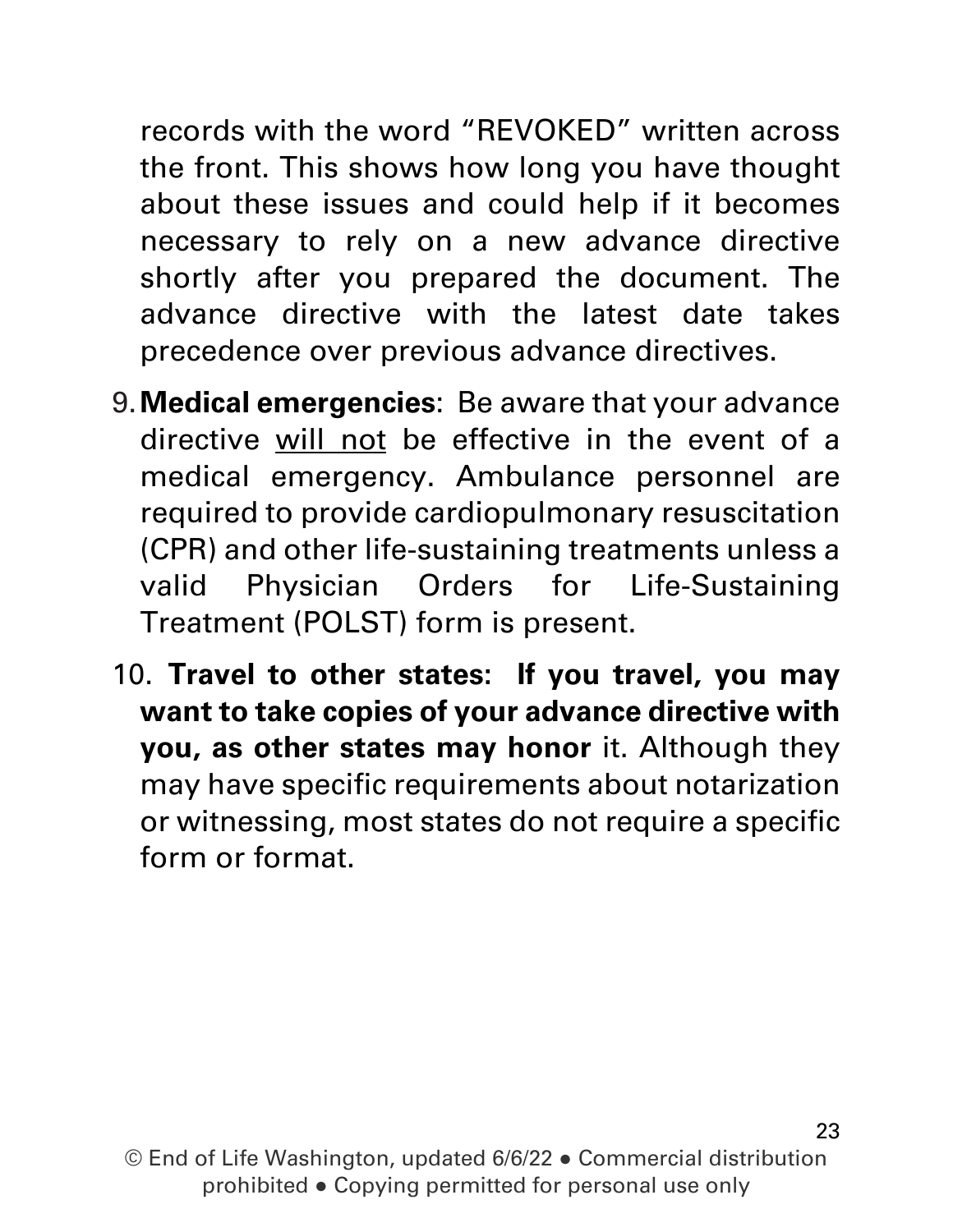

## **Durable Power of Attorney for Health Care and Health Care Directive of:**

(Your name here.)

\_\_\_\_\_\_\_\_\_\_\_\_\_\_\_\_\_\_\_\_\_\_\_\_\_\_\_\_\_\_\_\_\_\_\_\_\_\_\_\_\_\_\_\_\_\_\_\_\_\_\_\_\_\_\_\_

This document states my choices about use of lifesustaining medical treatment and comfort care. It is meant to inform and guide whoever will make health care decisions for me, if I become unable to make my own health care decisions. I understand that such inability may only be temporary. When I can make my own health care decisions I want to do so.

Even when I cannot make my own health care decisions, I want my physician and my health care decision maker(s) to talk to me honestly about my condition and treatment.

I want this directive to remain in effect after my death for autopsy, organ donation, use of my body for medical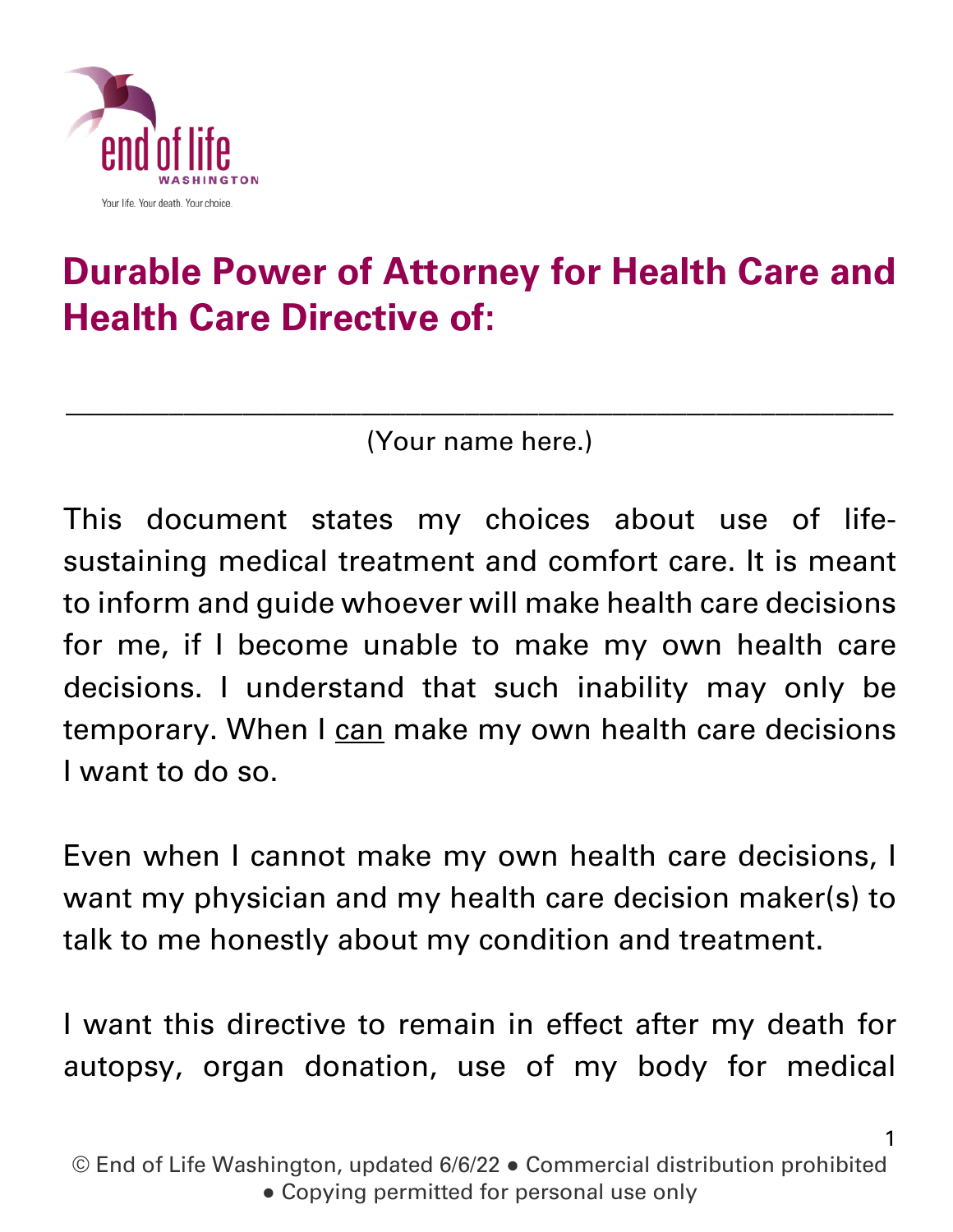research, and for my agent to arrange for the disposition of my remains, if I authorize that in section 9.

#### (Continued on next page)

© End of Life Washington, updated 6/6/22 ● Commercial distribution prohibited ● Copying permitted for personal use only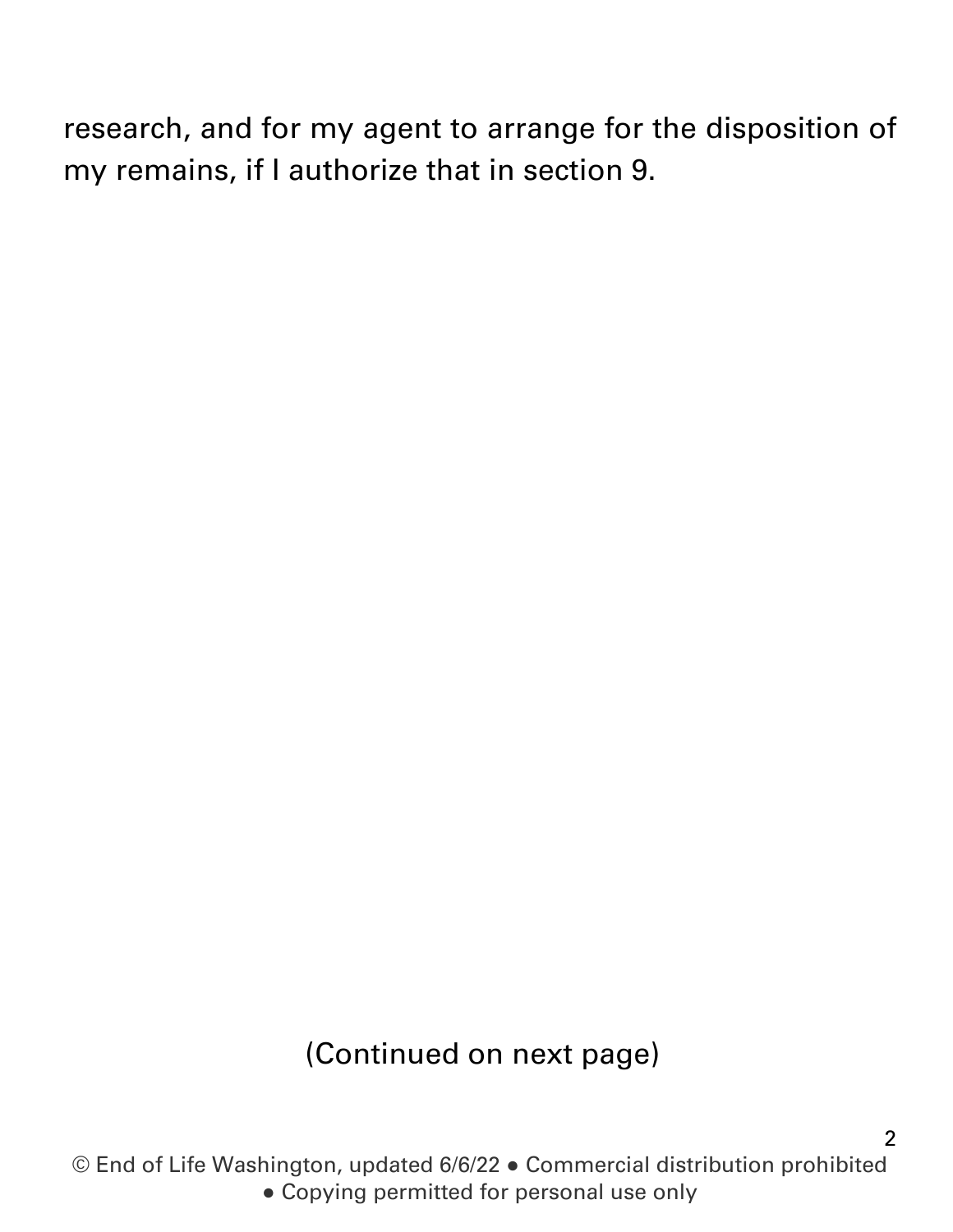#### **1. MY HEALTH CARE AGENT**

I appoint as my primary agent:

| <b>Name</b>    |       |           |          |
|----------------|-------|-----------|----------|
| <b>Address</b> |       |           |          |
| Telephone      |       |           |          |
|                | (day) | (evening) | (mobile) |

My alternate agent (optional):

If my primary agent is unable or unwilling to serve, or is unavailable when decisions need to be made for me, then I name this alternate agent:

| <b>Name</b>    |       |           |          |
|----------------|-------|-----------|----------|
| <b>Address</b> |       |           |          |
| Telephone      |       |           |          |
|                | (day) | (evening) | (mobile) |

© End of Life Washington, updated 6/6/22 ● Commercial distribution prohibited • Copying permitted for personal use only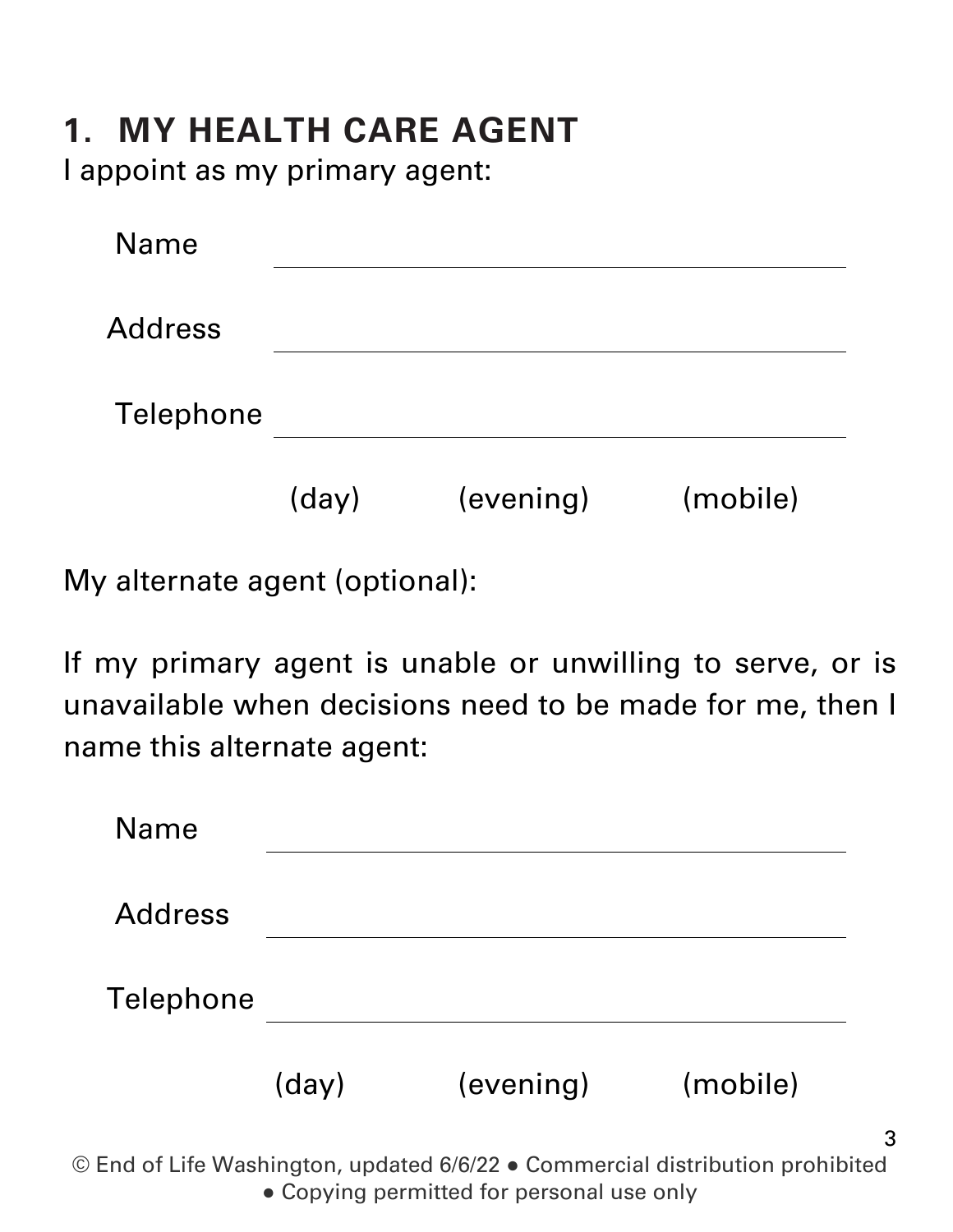If my alternate agent acts for me because my primary agent is unavailable, I intend that the alternate agent act only until my primary agent is available.

## **2. THE AUTHORITY I GIVE MY AGENT**

I grant my agent complete authority to make all decisions about my health care. This includes, but is not limited to (a) consenting, refusing consent, and withdrawing consent for medical treatment recommended by my physicians, including life-sustaining treatments; (b) requesting particular medical treatments; (c) employing and dismissing health care providers; (d) changing my health care insurers; (e) signing a Physician Orders for Life-Sustaining Treatment (POLST) form; (f) transferring me to another facility, private home, or other place; and (g) accessing my medical records and information.

This authority applies to information governed by the Health Insurance Portability and Accounting Act (HIPAA) of 1996 and any further changes to HIPAA.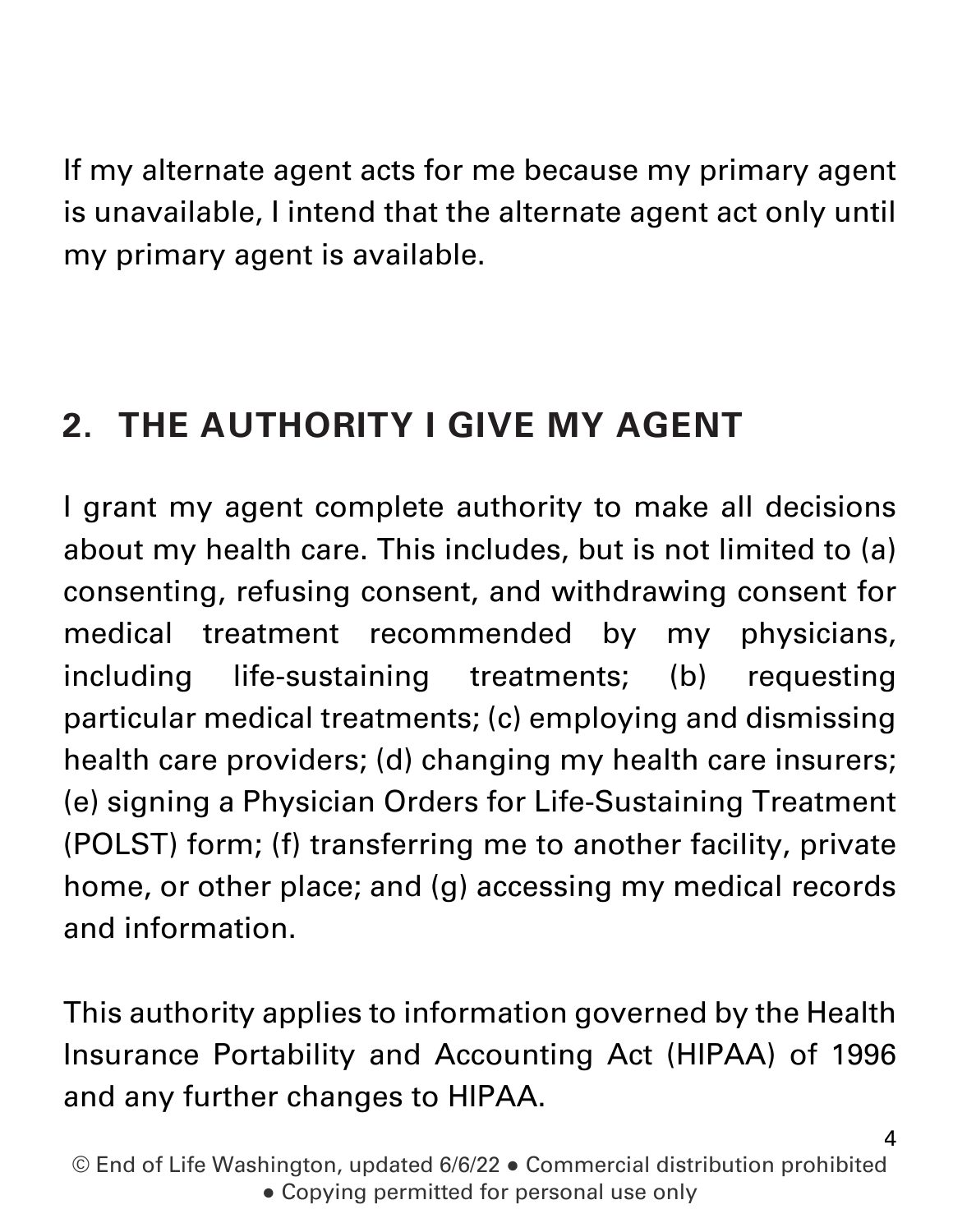### **3. WHY I AM MAKING THIS DOCUMENT/ HOW TO MAKE HEALTH CARE DECISIONS FOR ME**

I want whoever makes health care decisions for me to do as I would want in the circumstances, based on the choices I express in this document. I do not want others to substitute their choices for mine because they disagree with my choices or because they think their choices are in my best interest. I do not want my intentions to be rejected because someone thinks that if I had more information when I completed this document, or if I had known certain medical facts that developed later, I would change my mind. If what I would want is not known, then I want decisions to be made in my best interest, based on (a) my values, (b) the contents of this document, and (c) medical information provided by my health care providers.

I have completed and attached an additional statement of my values. (Optional)

#### (Continued on next page)

5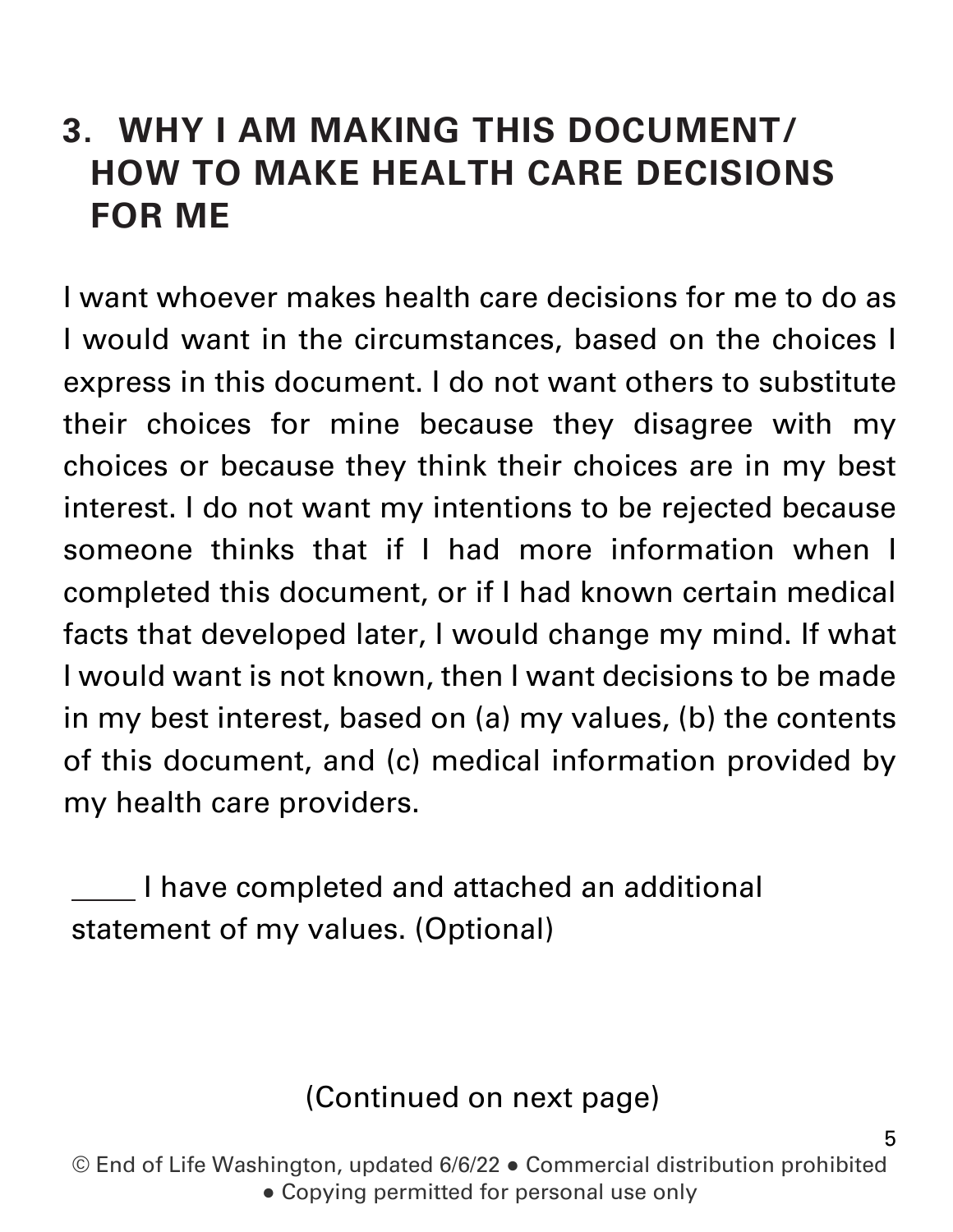### **4. WHEN I DO NOT WANT LIFE-SUSTAINING TREATMENT**

I value life very much, but I believe that to be kept alive in certain circumstances is worse than death. If I initial an item in this section it means that if such an initialed lifethreatening event should occur, I would not want to receive life-sustaining treatment. I want my care-givers to focus on comfort care and pain management, and I should be allowed to die as peacefully as possible (initial all that apply):

- a. Unconsciousness or coma that probably will prevent me from communicating, permanently.
	- b. Irreversible dementia such as Alzheimer's Disease.
- c. Total dependence on others for my care because of physical deterioration, which is probably permanent.
- d. Pain which probably cannot be eliminated, or can be eliminated only by sedating me so heavily<br>that I cannot converse.
	- e. Below are other circumstances in which I would not want life-sustaining treatment: (Optional)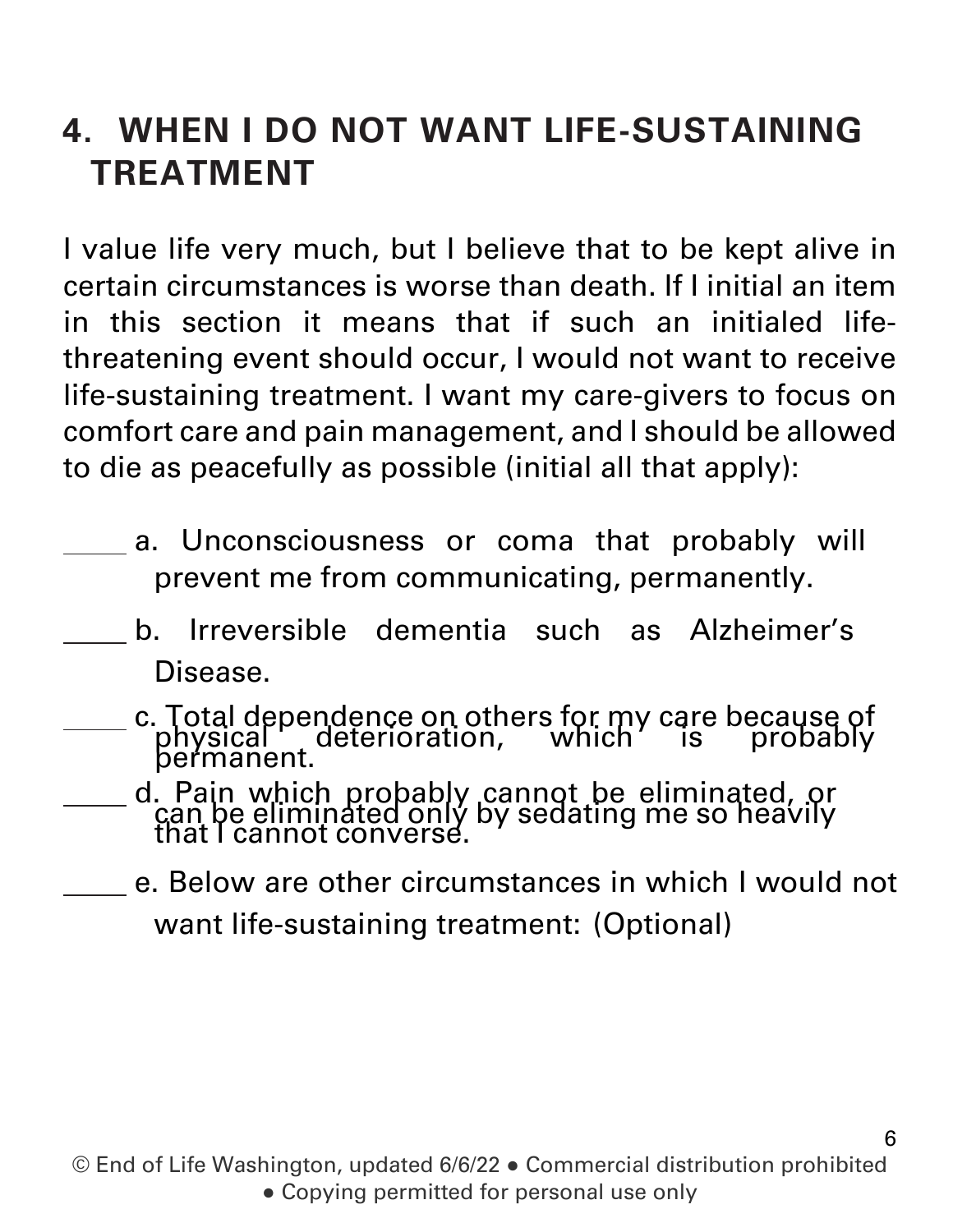## **5. WHEN I MAY WANT TEMPORARY USE OF LIFE-SUSTAINING TREATMENT**

I understand that I could become unconscious or unable to communicate, *temporarily.* If I were to become unconscious or unable to communicate temporarily, then (initial only **ONE** line):

- I would want to receive life-sustaining treatment, for up to \_\_\_\_ weeks (please specify).
- I would want to receive life-sustaining treatment for a period of time determined by my health care agent, based on the judgement of my doctor(s).
- I still would want no life-sustaining treatment.

#### **6. LIFE-SUSTAINING TREATMENTS I DO NOT WANT**

If I experience a condition in which I would not want lifesustaining treatment (as documented in Section 4), or if I experience a quality of life my agent believes I would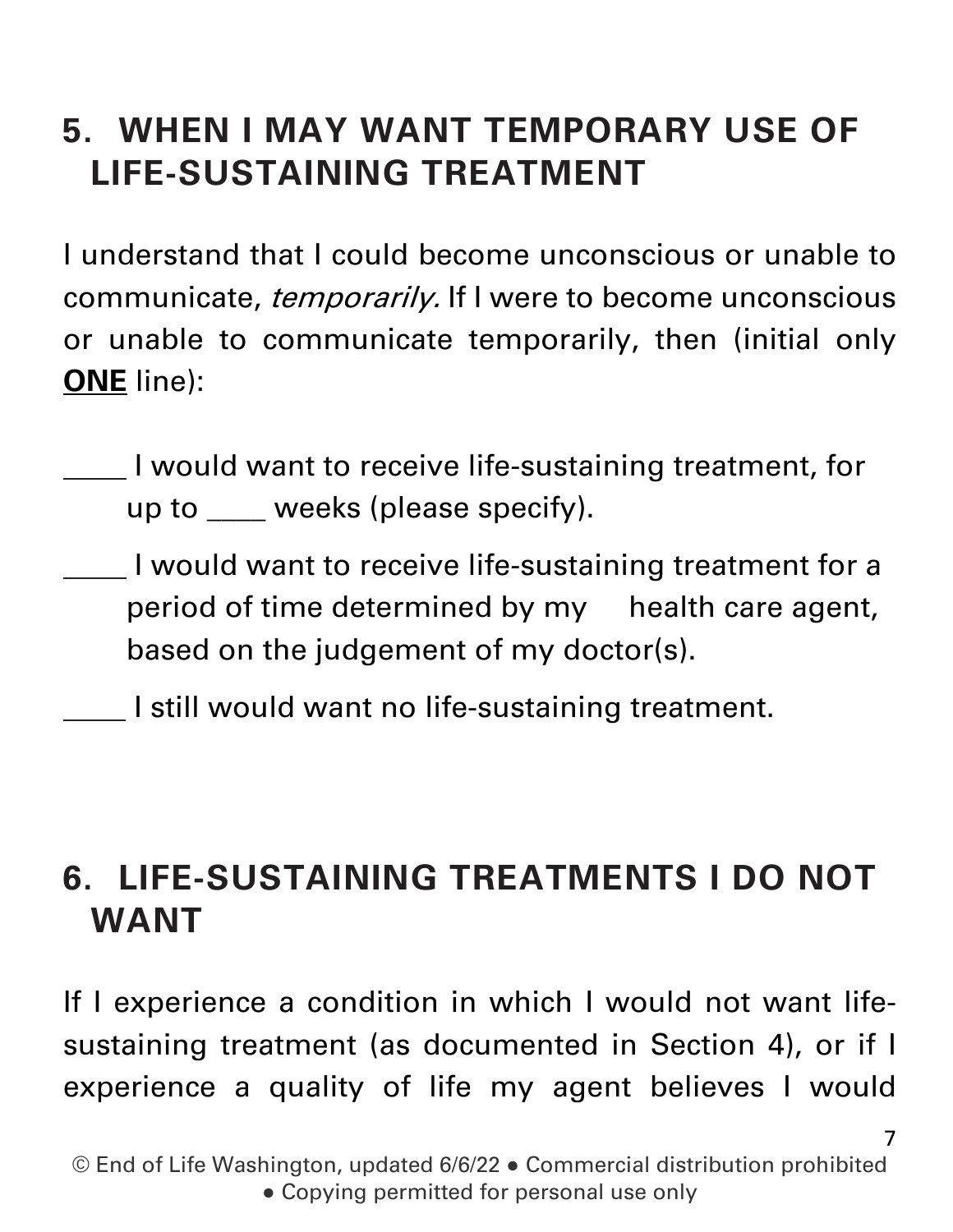consider unacceptable, I **do not want** the following lifesustaining treatments started. If already started, I want them stopped.

(Initial all that you **do not want.**)

**All** cardiopulmonary resuscitation (CPR) measures to try to restart my heart and breathing, if those stop, including artificial ventilation, stimulants, diuretics, heart regulating drugs, or any other treatment for heart failure.

Artificial ventilation when I can no longer breathe on my own.

- Heart-regulating drugs, if my heartbeat becomes irregular.
- Nutrition and hydration other than ordinary food and water delivered by mouth, if I cannot eat and drink enough to sustain myself.
- Surgeries for the purpose of prolonging my life rather than for providing comfort.

Dialysis if my kidneys do not work normally.

Medications, treatments or procedures, when their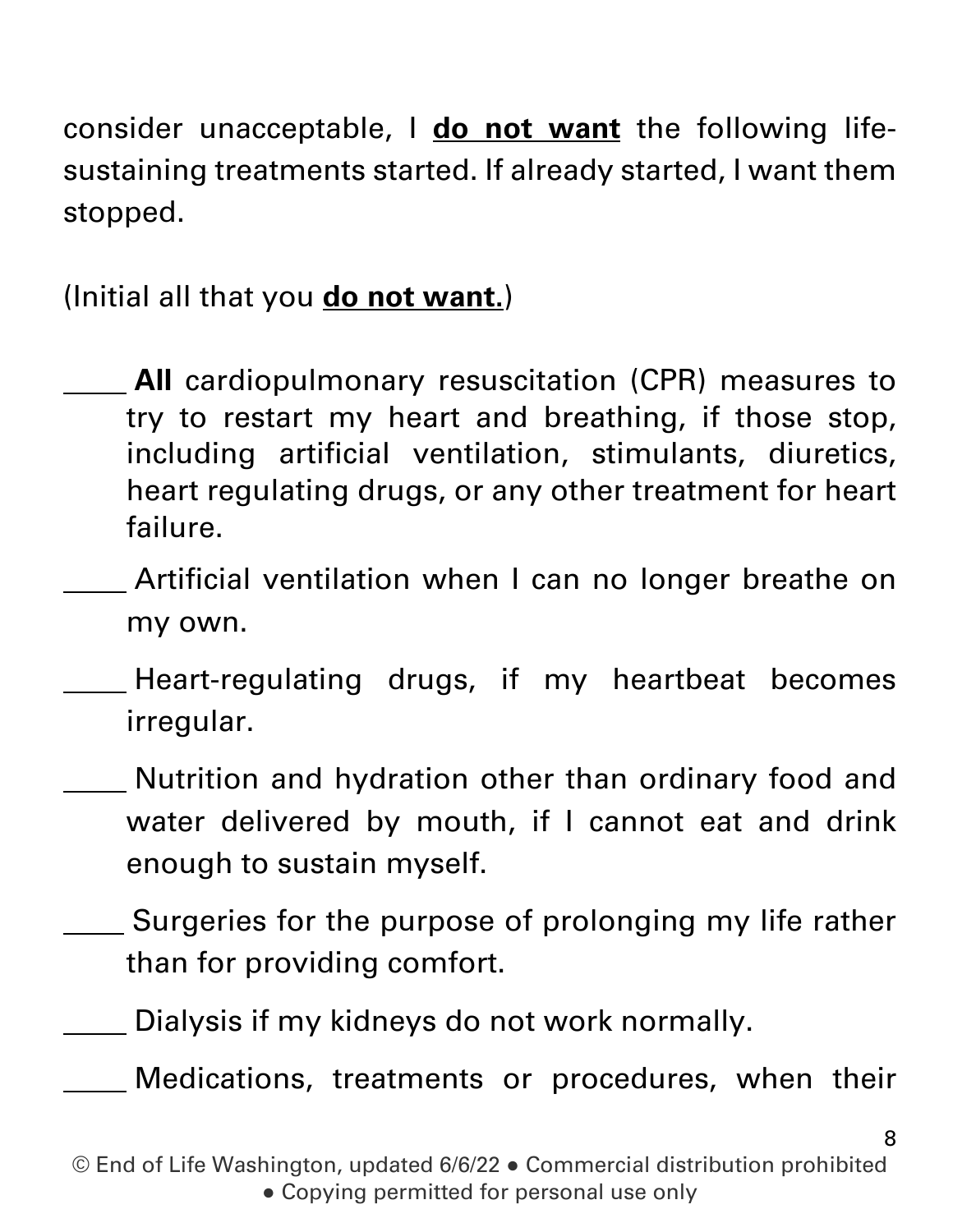primary purpose is to prolong life rather than control pain.

Anything else intended to prolong my life.

#### **7. MY WISHES CONCERNING COMFORT CARE AND PAIN MEDICATION**

If I am experiencing symptoms such as pain, breathlessness, or visible discomfort, I want treatment to relieve my pain and symptoms and make me comfortable, even if medical providers believe this might unintentionally hasten my death, cause drug dependency, or make me unconscious. Yes  $\overline{\phantom{a}}$  $\overline{\phantom{a}}$ No  $\overline{\phantom{a}}$  $\overline{\phantom{a}}$ 

(Continued on next page)

© End of Life Washington, updated 6/6/22 ● Commercial distribution prohibited • Copying permitted for personal use only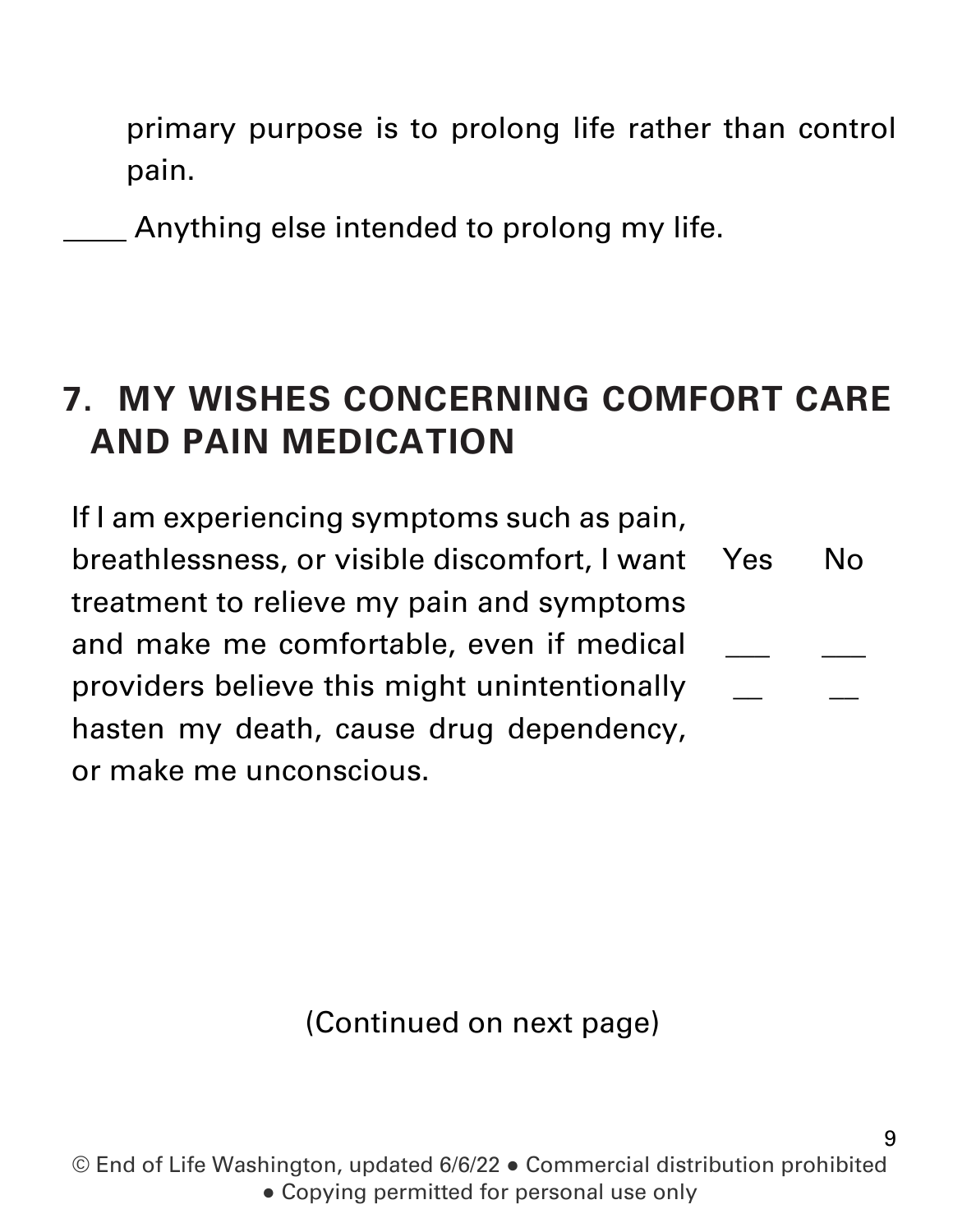## **8. IF A HEALTH CARE PROVIDER REFUSES TO HONOR MY DECISIONS OR DECISIONS OF MY HEALTH CARE AGENT**

(Cross out this section, if you do not agree.)

If I am ever in a health care facility that refuses to honor my decisions expressed in this document or decisions made for me by my health care agent, I want my agent to take whatever actions he or she decides are appropriate to secure those decisions, including but not limited to changing my physician(s) or moving me out of the facility.

#### (Continued on next page)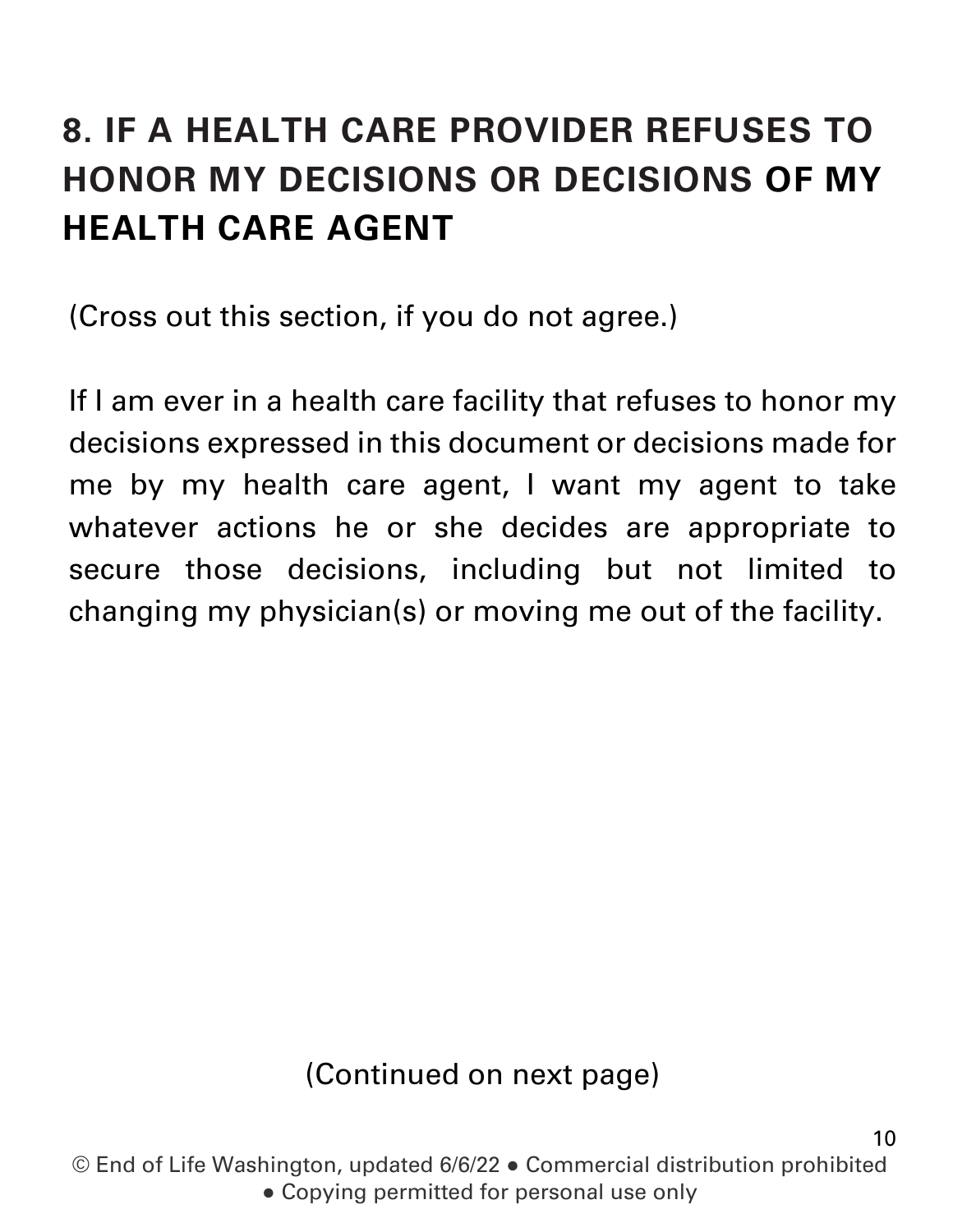## **9. MY WISHES CONCERNING OTHER MATTERS**

|                                                   |       |                                             | Yes      | No |
|---------------------------------------------------|-------|---------------------------------------------|----------|----|
| experimental.                                     |       | a. I consent to medical treatments that are |          |    |
| b. I want to donate organs/tissues.               |       |                                             |          |    |
| c. I consent to an autopsy.                       |       |                                             |          |    |
| d. I consent to use of all or part of my body     |       |                                             |          |    |
| for medical education or research.                |       |                                             |          |    |
| e. I have named the following individual(s)       |       |                                             |          |    |
| as my agent(s) for funeral arrangements:          |       |                                             |          |    |
| My agent for funeral arrangements:<br><b>Name</b> |       |                                             |          |    |
| <b>Address</b>                                    |       |                                             |          |    |
| Telephone                                         |       |                                             |          |    |
|                                                   | (day) | (evening)                                   | (mobile) |    |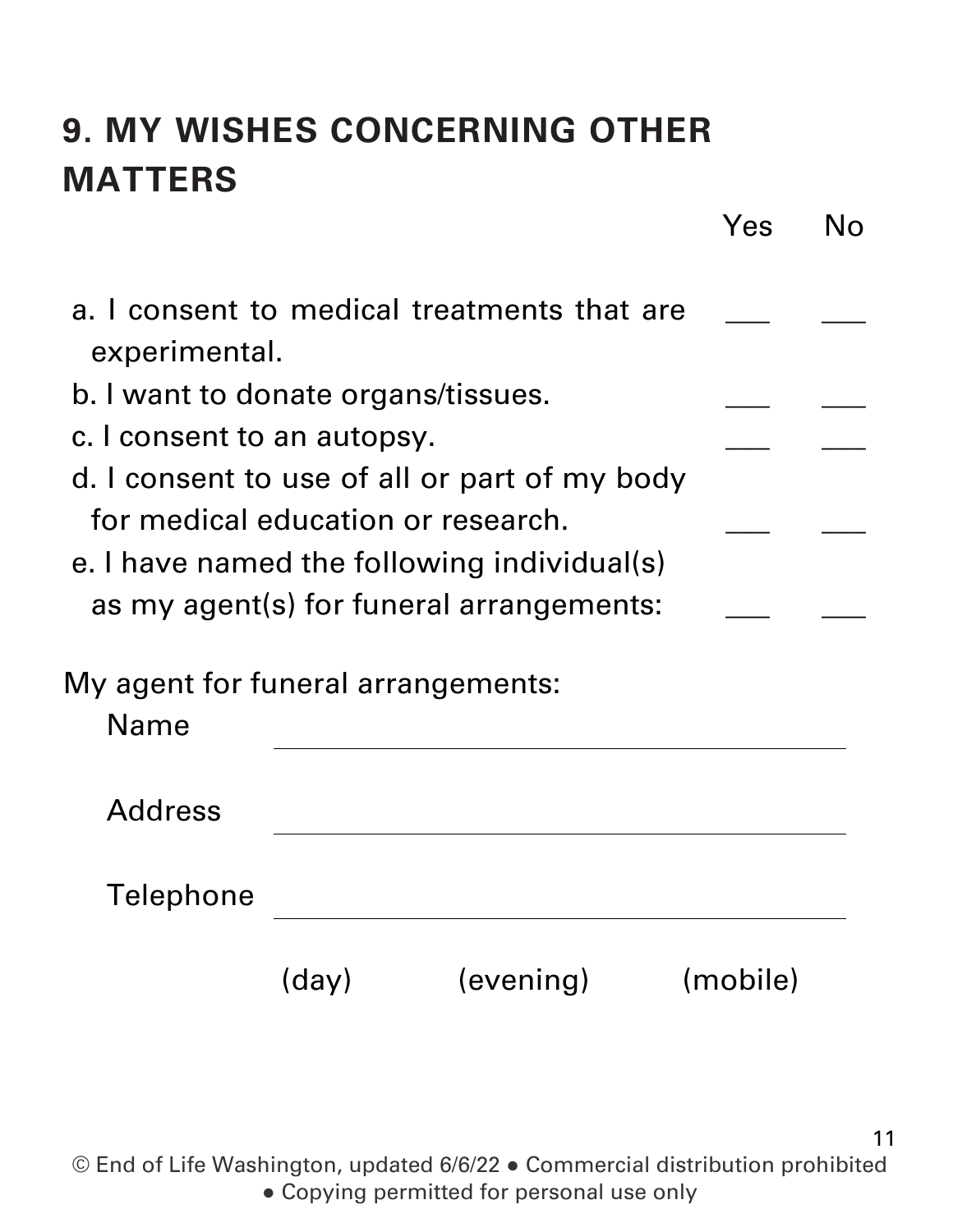My alternate agent for funeral arrangements (if my primary agent is unable or unwilling to serve, or if my agent is a spouse or partner from whom I am separated or divorced when decisions need to be made for me):

| (optional)<br><b>Name</b>                                       |       |                                                                                                                                                                                                                                |          |
|-----------------------------------------------------------------|-------|--------------------------------------------------------------------------------------------------------------------------------------------------------------------------------------------------------------------------------|----------|
| <b>Address</b>                                                  |       |                                                                                                                                                                                                                                |          |
| Telephone                                                       |       |                                                                                                                                                                                                                                |          |
|                                                                 | (day) | (evening)                                                                                                                                                                                                                      | (mobile) |
| $\mathbf{r}$ and $\mathbf{r}$ and $\mathbf{r}$ and $\mathbf{r}$ |       | the control between the control of the Control Control of the Control of the Control of the Control of the Control of the Control of the Control of the Control of the Control of the Control of the Control of the Control of |          |

f. I want my remains to be disposed of as follows (describe):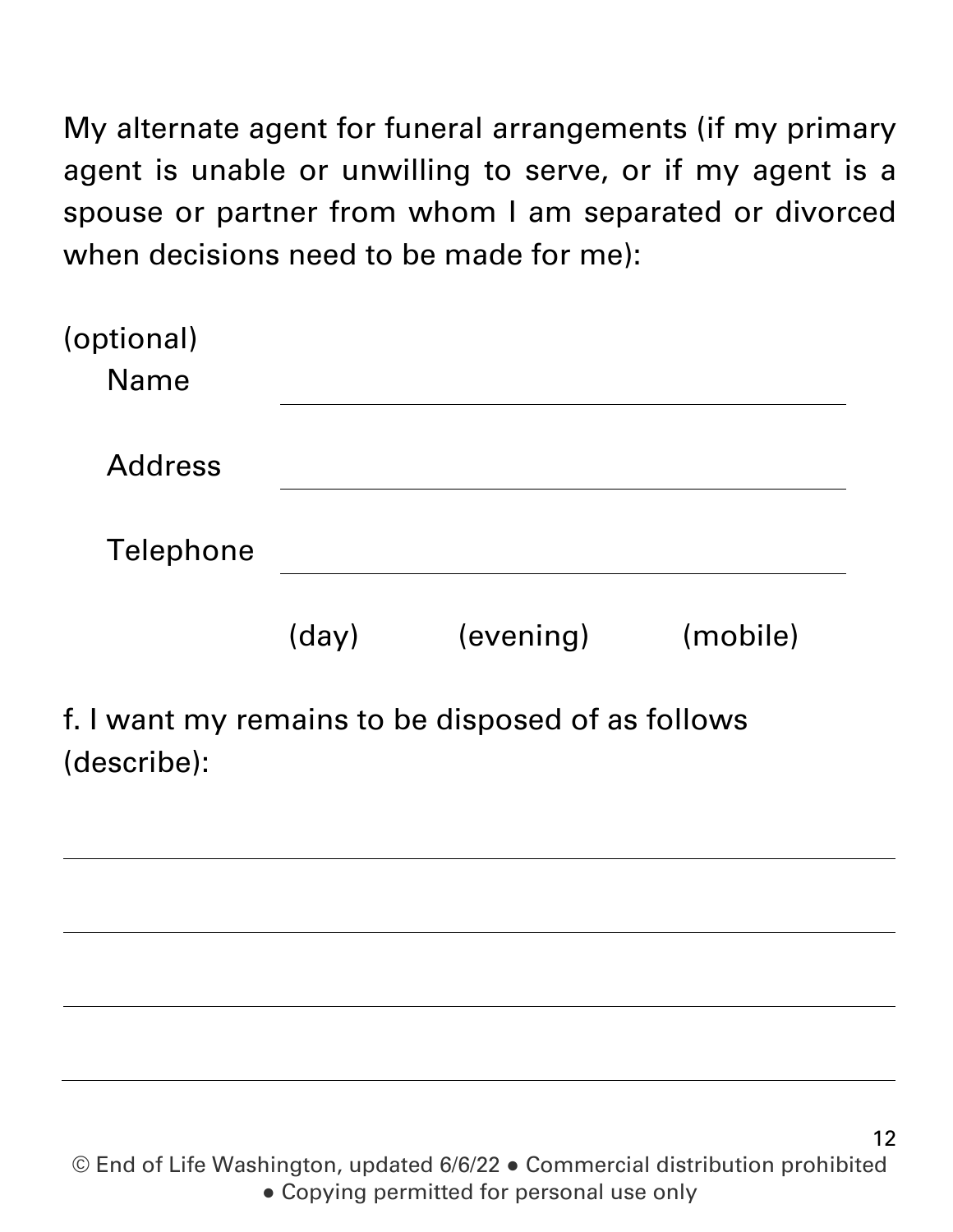## **10. IF A COURT APPOINTS A GUARDIAN FOR ME**

If I have named a health care agent, I want my agent to be my guardian. If he/she cannot serve, then I want my alternate agent to be my guardian, if I have named an alternate. If the court decides to appoint someone else, I ask that the court require the guardian to consult with my agent (or alternate) concerning all health care decisions that would require my consent if I were acting for myself.

## **11. HOW THIS DIRECTIVE CAN BE REVOKED OR CANCELED**

This directive can be revoked by a written statement to that effect, or by any other expression of intention to revoke. However, if I express disagreement with a particular decision made for me, that disagreement alone is not a revocation of this document. Note: The signed and witnessed Advance Directive with the latest date will take precedence over older Advance Directives.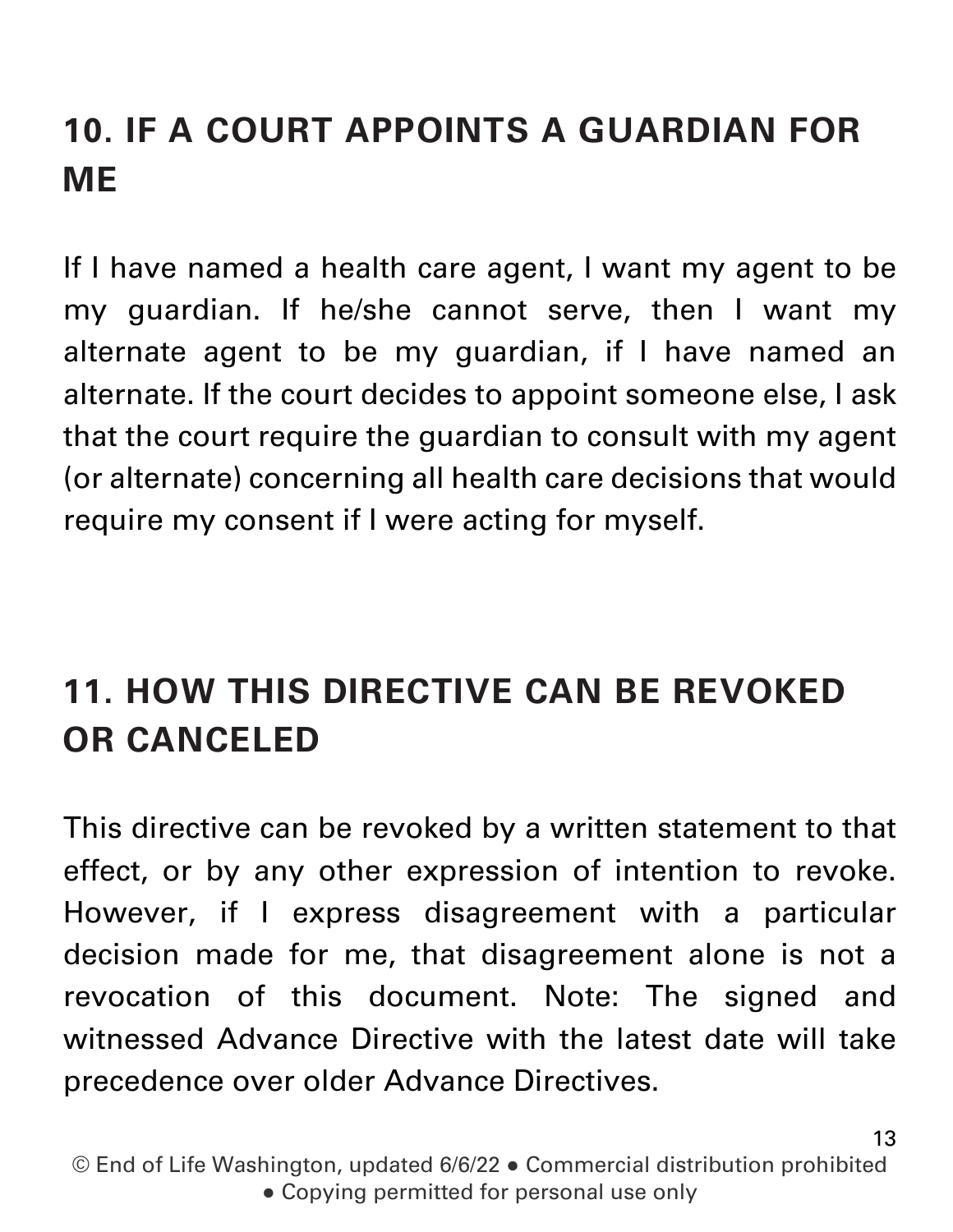## **12. SUMMARY AND SIGNATURE**

I understand what this document means. If I am ever unable to make my own health care decisions, I am directing whoever makes them for me to do as I have said here. This includes withholding and/or withdrawing life-sustaining medical treatment, which might result in my death occurring sooner than if everything medically possible were done. I make this document of my free will, and I believe I have the mental and emotional capacity to do so. I want this document to become effective, even if I become incompetent or otherwise disabled.

(**Sign only in the presence of two witnesses**.) Signature Date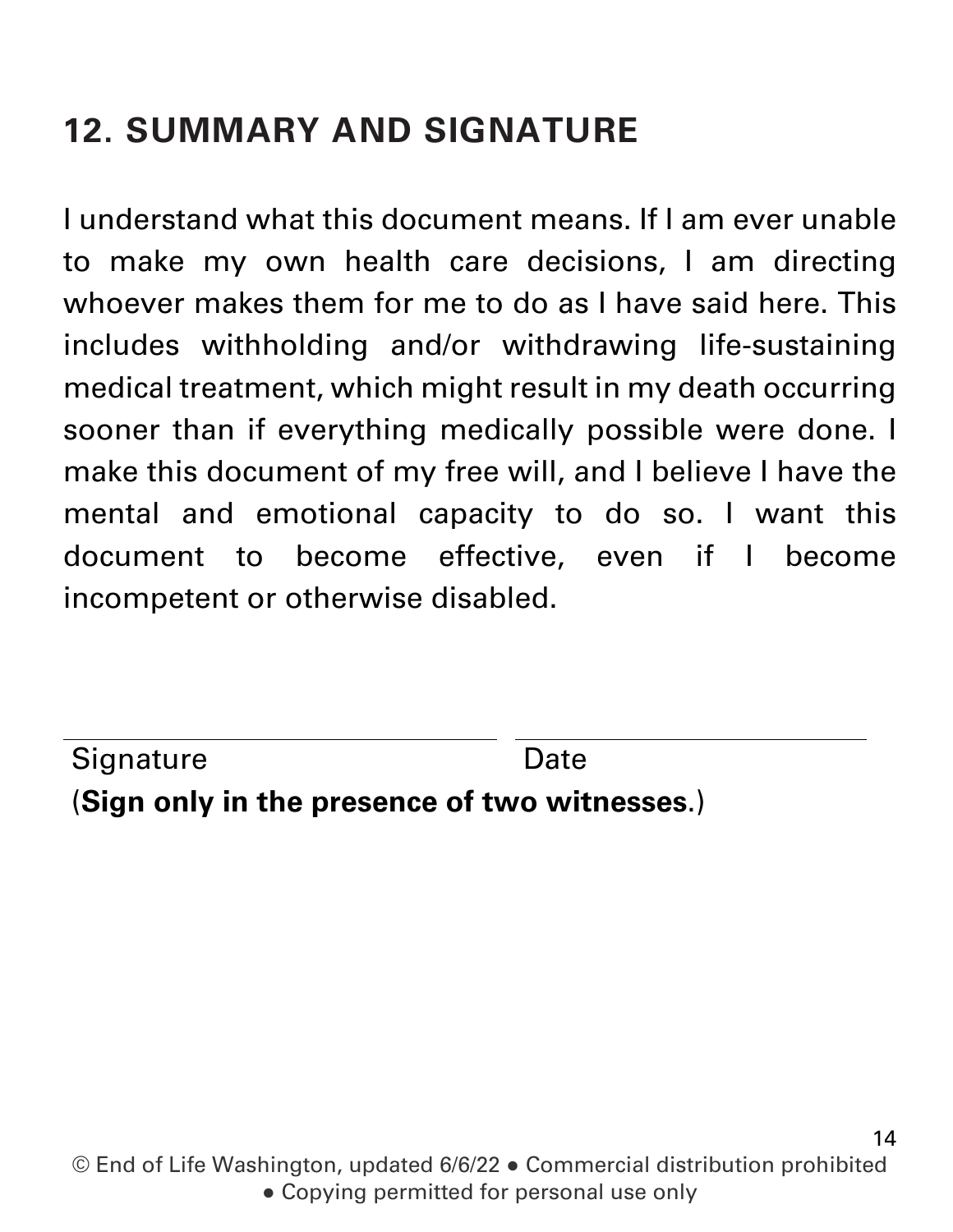## **13. STATEMENT OF WITNESSES**

#### (PRINT THE LEGAL NAME OF THE PERSON MAKING THIS DOCUMENT ON THIS LINE.)

\_\_\_\_\_\_\_\_\_\_\_\_\_\_\_\_\_\_\_\_\_\_\_\_\_\_\_\_\_\_\_\_\_\_\_\_\_\_\_\_\_\_\_\_\_\_\_\_\_\_\_\_\_\_\_\_

is personally known to me, and I believe this person to be of sound mind and to have completed this document voluntarily. I affirm I am at least 18 years old, not related to the signer of this document by blood, marriage, or adoption, and am not their health care agent named in this document. As far as I know I am not a beneficiary of the signer's will or any codicil, and I have no claim against their estate. I am not directly involved in their health care, and I am not an employee of their physician or a health care facility where the person making this document may reside. I am not a home care provider for this person, nor am I a care provider at an adult family home or long-term care facility in which this person resides.